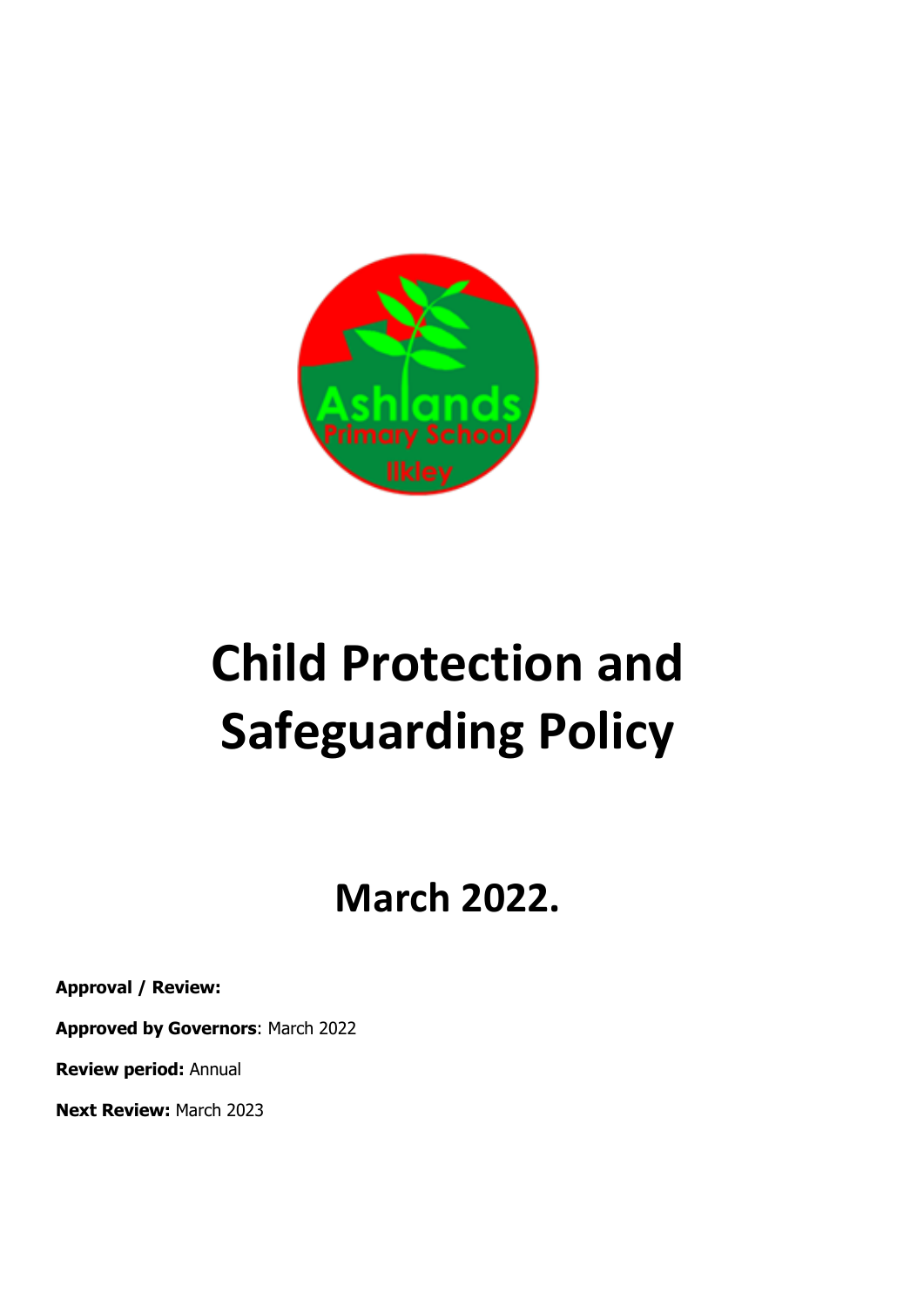## **Contents**

| 1.                 |                                                            |
|--------------------|------------------------------------------------------------|
| 2.                 |                                                            |
| 3.                 |                                                            |
| 4.                 |                                                            |
| 5.                 |                                                            |
| 6.                 |                                                            |
| 7.                 |                                                            |
| 8.                 |                                                            |
| 9.                 |                                                            |
| 10.                |                                                            |
| 11.                |                                                            |
| 12.                | Safeguarding responsibilities for pupils in transition  24 |
| <b>Appendix 1:</b> |                                                            |
| <b>Appendix 2:</b> |                                                            |
| <b>Appendix 3:</b> |                                                            |
| <b>Appendix 4:</b> |                                                            |
| <b>Appendix 5:</b> |                                                            |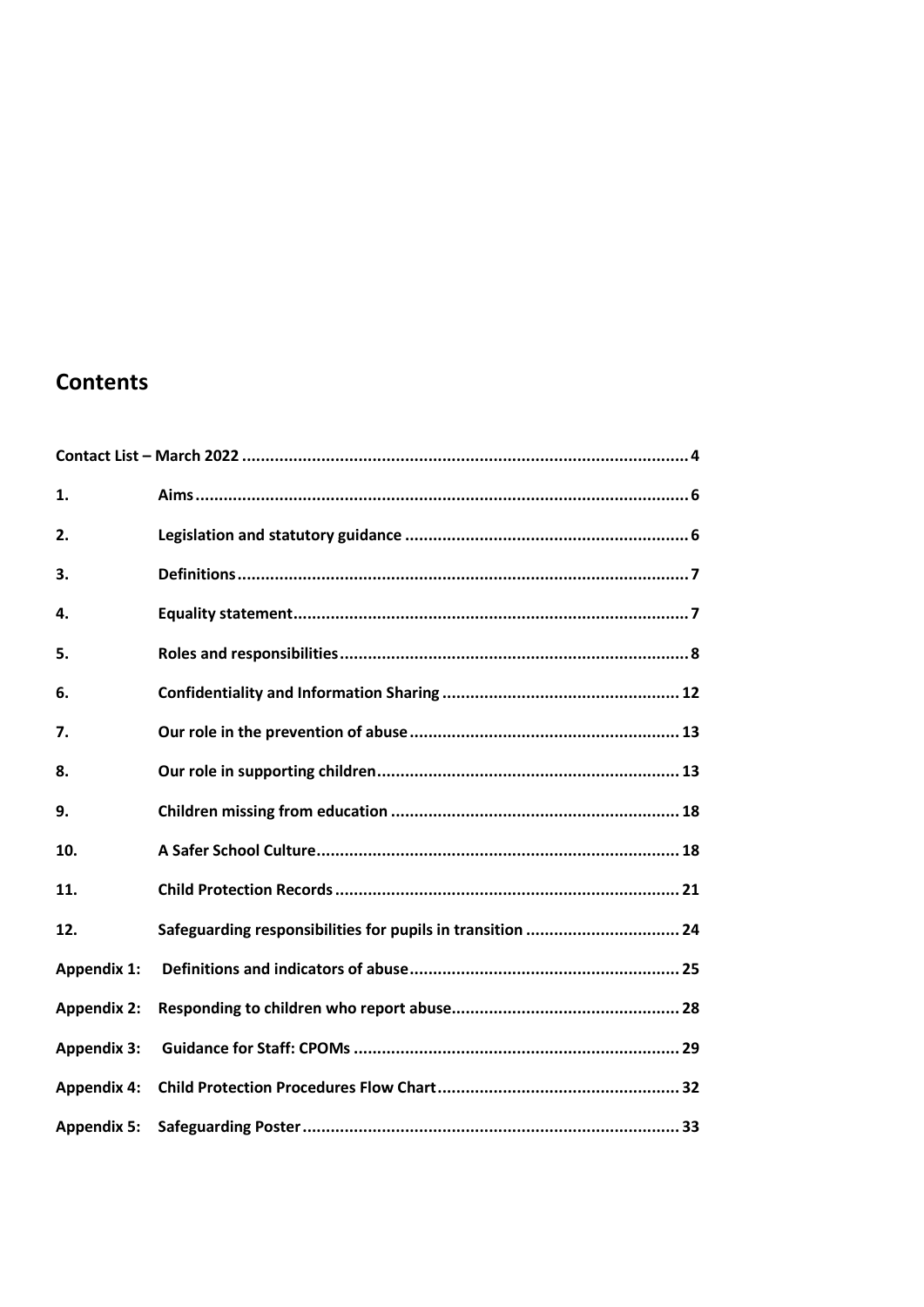This Safeguarding & Child Protection Policy is available on the school website, and is reviewed and ratified annually by the governing body or as events, or legislation requires. Any deficiencies or weaknesses identified will be remedied without delay.

| Academic year | <b>Designated</b><br><b>Safeguarding Lead</b> | <b>Deputy Designated</b><br>Safeguarding<br>Lead/s | <b>Nominated</b><br>Governor | <b>Chair of Governors</b> |
|---------------|-----------------------------------------------|----------------------------------------------------|------------------------------|---------------------------|
| 2021-22       | Andrew Soutar                                 | Sarah Clewes                                       | Roya Helme                   | Paul Smith                |

| Policy Review date | Date Ratified by<br>governors | Date Shared with staff |
|--------------------|-------------------------------|------------------------|
| <b>March 2023</b>  | 16 <sup>th</sup> April 2022   | March 2022             |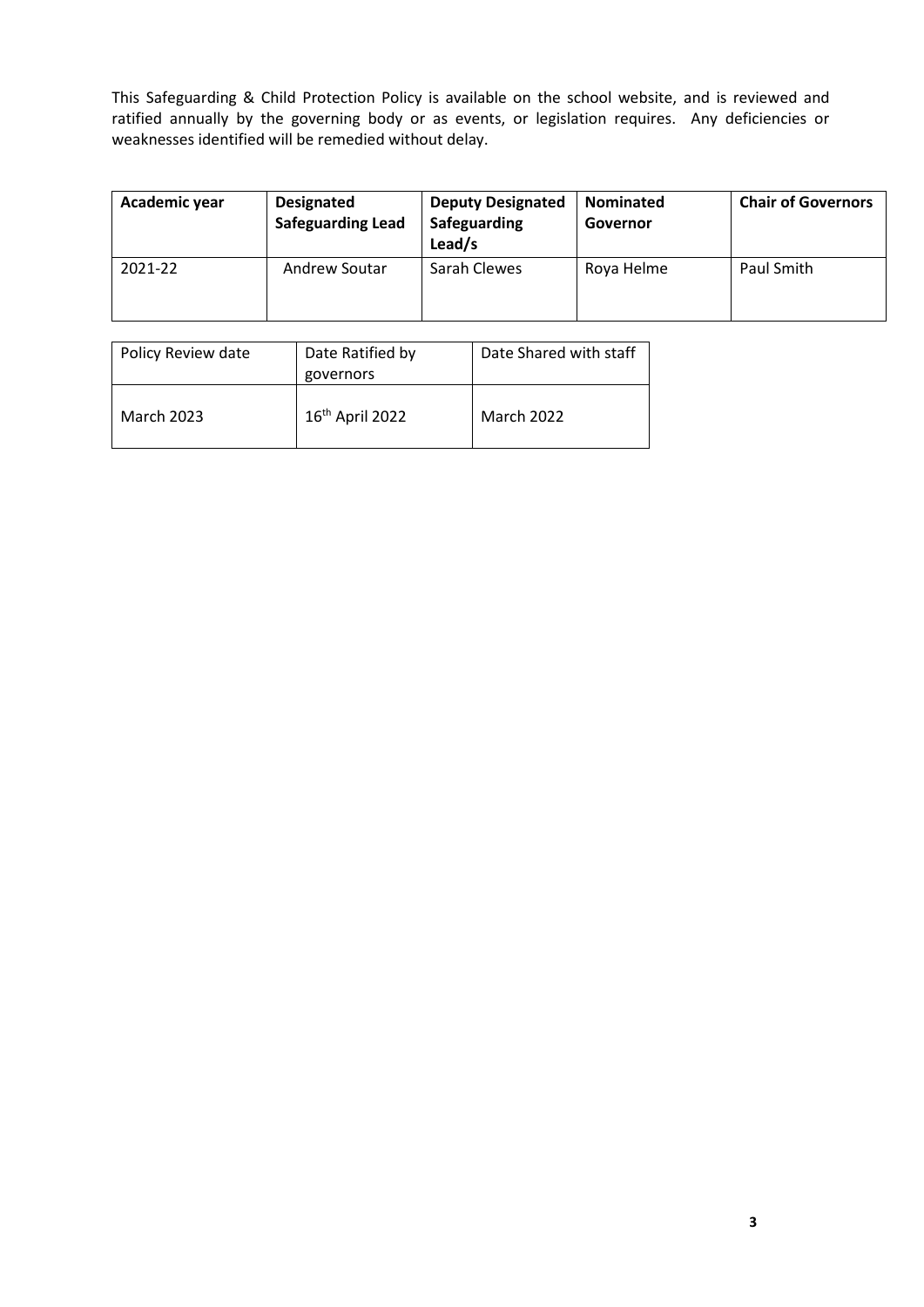## <span id="page-3-0"></span>**Contact List – March 2022**

| Role / Agency                                                                                   | Name and role                                          | <b>Contact Details</b>                          |
|-------------------------------------------------------------------------------------------------|--------------------------------------------------------|-------------------------------------------------|
| <b>School Designated</b><br>Safeguarding Lead (DSL) /<br><b>Child Protection</b><br>Coordinator | Andrew Soutar (Headteacher)                            | 01943 609050<br>office@ashlands.bradford.sch.uk |
| <b>Deputy DSL</b>                                                                               | Sarah Clewes                                           | 01943 609050<br>office@ashlands.bradford.sch.uk |
| <b>Other DSLs</b>                                                                               |                                                        |                                                 |
| Governor with<br>responsibility for Child<br><b>Protection and</b><br>Safeguarding              | Roya Helme                                             | 01943 609050<br>office@ashlands.bradford.sch.uk |
| <b>Chair Of Governors</b>                                                                       | Paul Smith                                             | p.smith@ashlands.bradford.sch.uk                |
| <b>Designated Teacher for</b><br>Children who are looked<br>after                               | Andrew Soutar                                          | 01943 609050<br>office@ashlands.bradford.sch.uk |
| <b>SENDCo</b>                                                                                   | Sarah Clewes                                           | 01943 609050<br>office@ashlands.bradford.sch.uk |
| <b>PSHE / RSE Coordinator</b>                                                                   | Sam Wood                                               | 01943 609050<br>office@ashlands.bradford.sch.uk |
| <b>Online Safety Coordinator</b>                                                                | Alec Preece                                            | 01943 609050<br>office@ashlands.bradford.sch.uk |
| <b>CSWS Duty and Advice /</b><br><b>Front Door Safeguarding</b><br>Hub                          | Urgent Child Protection concerns /<br>initial referral | Children's Initial Contact Point: 01274 435600  |
| <b>Emergency Duty Team (out</b><br>of hours)                                                    | <b>Urgent Child Protection concerns</b>                | Emergency Duty Team: 01274 431010               |
| <b>Education Safeguarding</b><br><b>Team</b>                                                    | Advice / Training / Safeguarding<br>Audit              | Education Safeguarding Team Tel: 01274 437043   |
| <b>Local Authority Designated</b><br><b>Officer</b>                                             | Allegations against adults in school                   | 01274 435600                                    |
| <b>NSPCC Whistleblowing</b><br><b>Helpline</b>                                                  | Allegations against adults in school                   | 0800 028 0285                                   |
| <b>PREVENT Education Officer</b>                                                                | Prevent training/advice                                | <b>Geraldine Cooper: 01274 437207</b>           |

Child Protection and Safeguarding Advice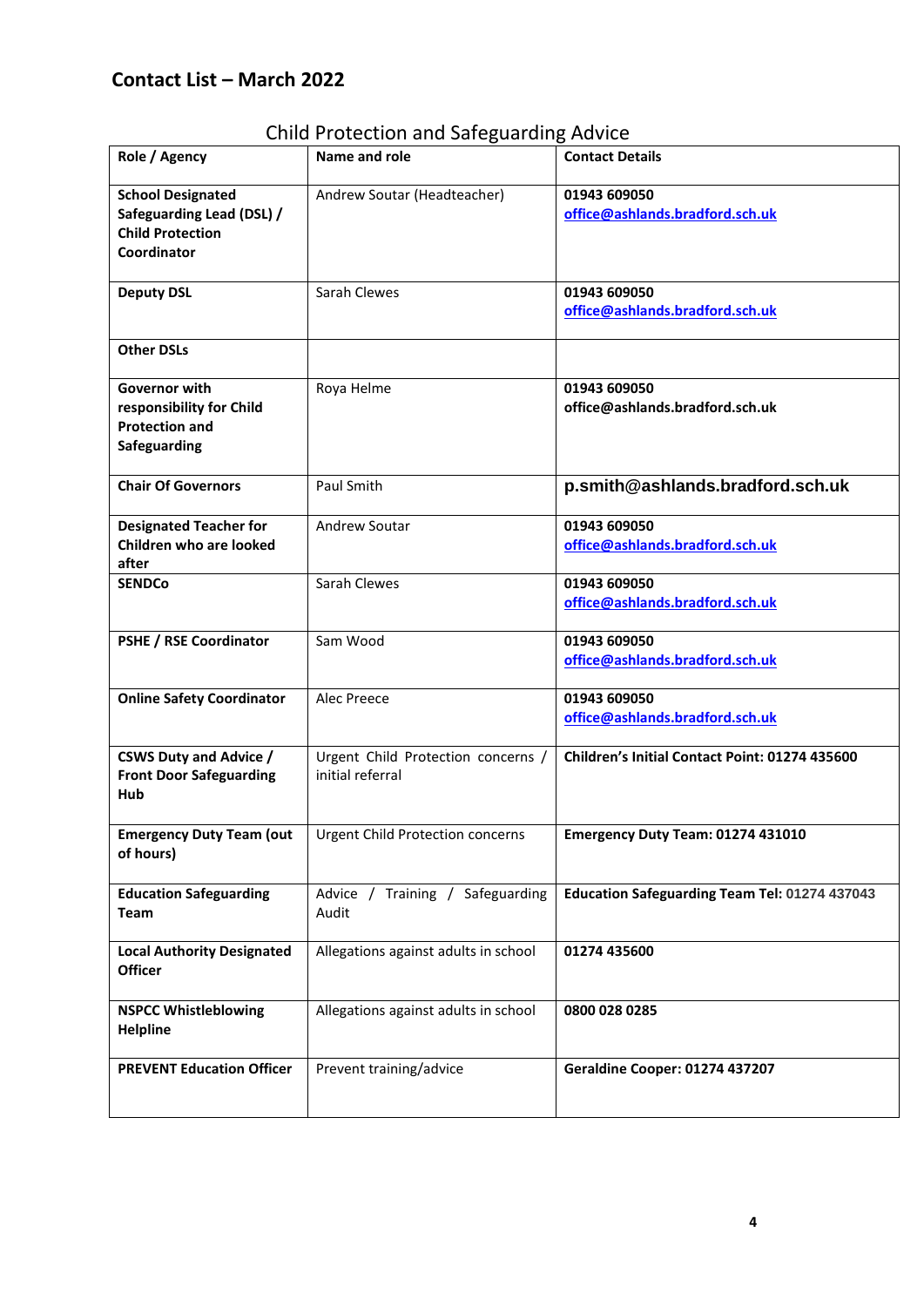## **Ashlands Primary School is committed to safeguarding and promoting the welfare of children and young people and expects all staff, volunteers and visitors to share this commitment.**

**All staff** refers to all paid adults, volunteers or students on placement, working in any capacity in the school or in activities organised by the school which brings them in to contact with pupils of the school (including before and after school staff working in Saplings).

**Child Protection** refers to the multi-agency arrangements to identify and protect children who are, or may be at risk of or suffering significant harm.

**Safeguarding** refers to the protection, safety and promotion of the welfare of all pupils including when in off-site provision or activities and using ICT. This includes the building of resilience and awareness of risk through the formal and informal curriculum. **Child** is any pupil under the age of 18.

#### **Glossary**

- DSL Designated Safeguarding Lead
- SENDCo Special Education Needs and Disabilities Coordinator
- PSHE Personal, social health and economic
- SRE Sex and relationships education
- CSWS Childrens' Social Work Services

#### **Visitors to school**

All visitors must sign in on arrival and collect a visitor's badge. Safeguarding procedures and key staff are shown on information posters around school with information of how to report any concerns regarding a child/young person or another adult in school. This badge must be worn at all times. Staff must remain with their visitors at all times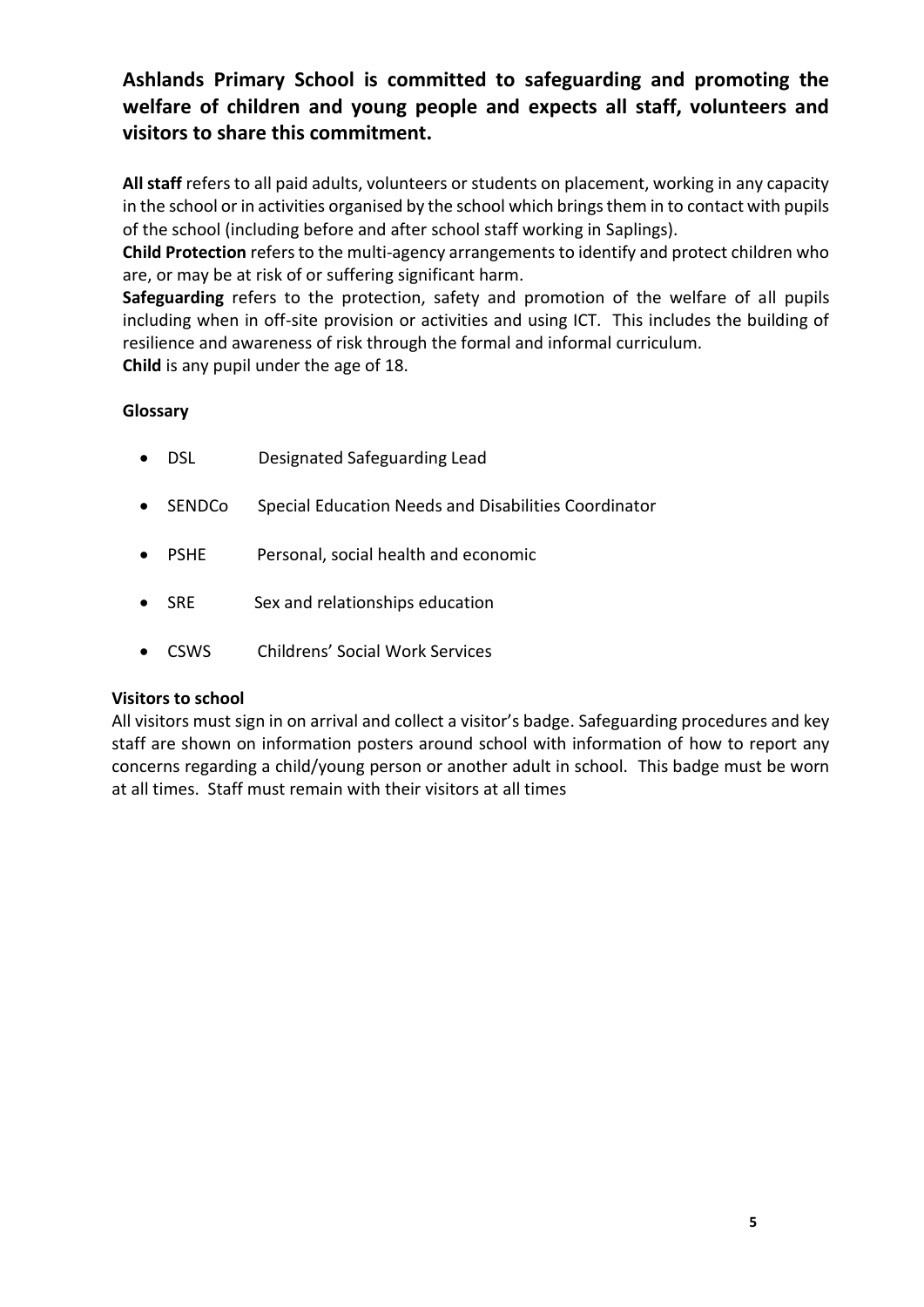### <span id="page-5-0"></span>**1. Aims**

1.1 The school aims to ensure that:

- Appropriate action is taken in a timely manner to safeguard and promote children's welfare
- All staff are aware of their statutory responsibilities with respect to safeguarding
- Staff are properly trained in recognising and reporting safeguarding issues
- 1.2 The Governing Board and staff of Ashlands Primary School (hereinafter referred to as 'the school') take as our first priority the responsibility to safeguard and promote the welfare of our pupils, to minimise risk and to work together with other agencies to ensure rigorous arrangements are in place within our school to identify, assess and support those children who are suffering harm and to keep them safe and secure whilst in our care.
- 1.3 The responsibilities set out in this policy apply (as appropriate) to all members of the school community including pupils, staff, governors, visitors/contractors, volunteers and trainees working within the school. It is fully incorporated into the whole school ethos and is underpinned throughout the teaching of the curriculum, within PSHE and within the safety of the physical environment provided for the pupils.

## <span id="page-5-1"></span>**2. Legislation and statutory guidance**

- 2.1 This policy is based on the Department for Education's statutory guidance, Keeping Children Safe in [Education \(KCSIE\)](https://www.gov.uk/government/publications/keeping-children-safe-in-education--2) 2021 and [Working Together to Safeguard Children \(WTTSC 2018\),](https://www.gov.uk/government/publications/working-together-to-safeguard-children--2) and the [Governance Handbook.](https://www.gov.uk/government/publications/governance-handbook)
- 2.2 This policy is also based on the following legislation:

Section 175 of the [Education Act 2002,](http://www.legislation.gov.uk/ukpga/2002/32/section/175) which places a duty on schools and local authorities to safeguard and promote the welfare of pupils

[The School Staffing \(England\) Regulations 2009,](http://www.legislation.gov.uk/uksi/2009/2680/contents/made) which set out what must be recorded on the single central record and the requirement for at least one person on a school interview/appointment panel to be trained in safer recruitment techniques

[The Children Act 1989](http://www.legislation.gov.uk/ukpga/1989/41) (and [2004 amendment\)](http://www.legislation.gov.uk/ukpga/2004/31/contents), which provides a framework for the care and protection of children

Section 5B(11) of the Female Genital Mutilation Act 2003, as inserted by section 74 of the [Serious Crime](http://www.legislation.gov.uk/ukpga/2015/9/part/5/crossheading/female-genital-mutilation)  [Act 2015,](http://www.legislation.gov.uk/ukpga/2015/9/part/5/crossheading/female-genital-mutilation) which places a statutory duty on teachers to report to the police where they discover that female genital mutilation (FGM) appears to have been carried out on a girl under 18

[Statutory guidance on FGM,](https://www.gov.uk/government/publications/multi-agency-statutory-guidance-on-female-genital-mutilation) which sets out responsibilities with regards to safeguarding and supporting girls affected by FGM

[The Rehabilitation of Offenders Act 1974,](http://www.legislation.gov.uk/ukpga/1974/53) which outlines when people with criminal convictions can work with children

Schedule 4 of th[e Safeguarding Vulnerable Groups Act 2006](http://www.legislation.gov.uk/ukpga/2006/47/schedule/4), which defines what 'regulated activity' is in relation to children

Statutory [Guidance on the Prevent duty](https://www.gov.uk/government/publications/prevent-duty-guidance), which explains schools' duties under the Counter-Terrorism and Security Act 2015 with respect to protecting people from the risk of radicalisation and extremism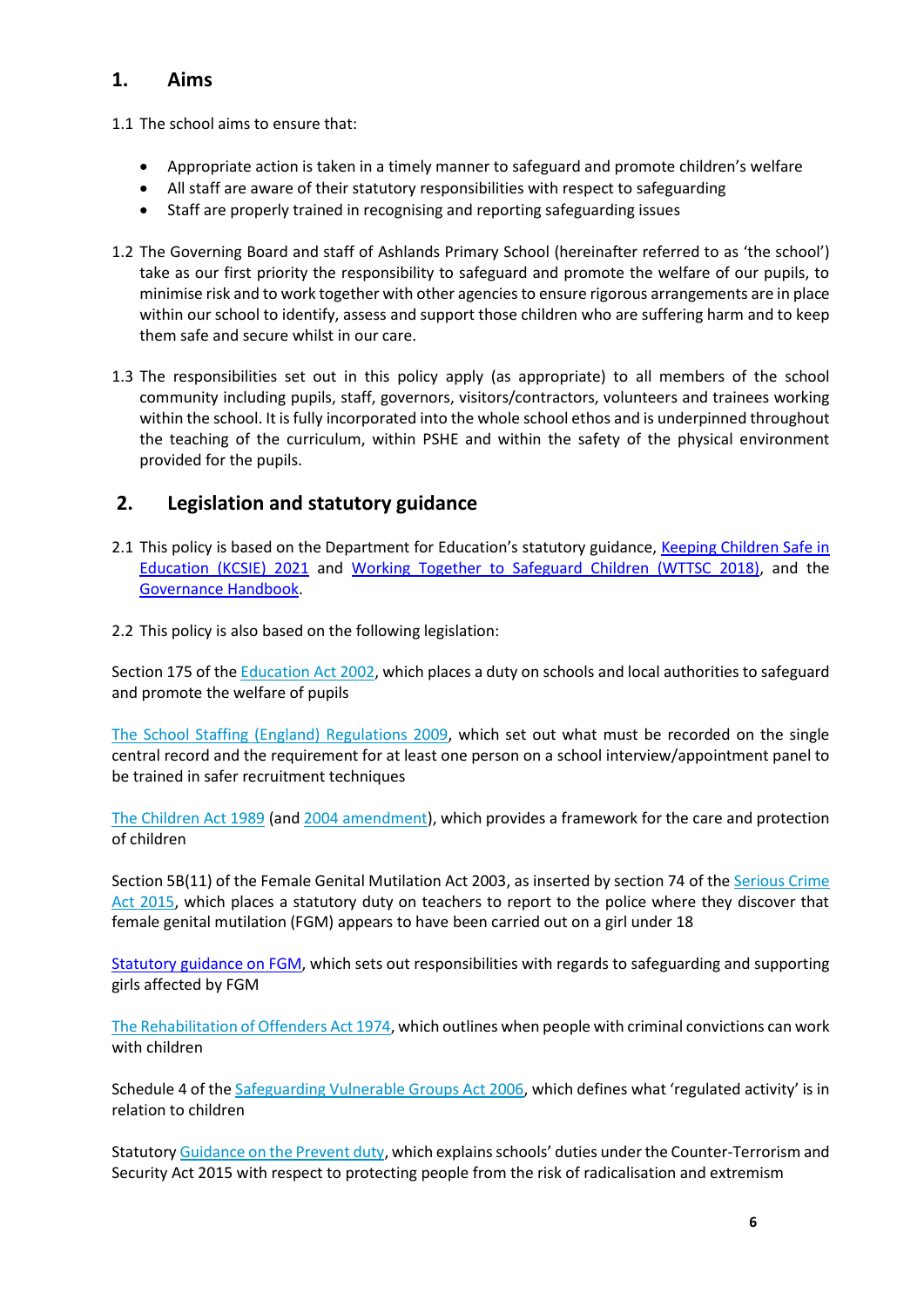Guidance for safer working practice for those working with children and young people in education settings (GSWP) (Safer Recruitment Consortium May 2019)

[Children Missing Education](https://www.gov.uk/government/publications/children-missing-education) – Statutory guidance for local authorities (DfE September 2016)

When to call the police – Guidance for schools and colleges (NPCC – 2020) PDF guidance can be downloaded **from** [https://www.npcc.police.uk/documents/Children%20and%20Young%20people/When%20to%20call%2](https://www.npcc.police.uk/documents/Children%20and%20Young%20people/When%20to%20call%20the%20police%20guidance%20for%20schools%20and%20colleges.pdf) [0the%20police%20guidance%20for%20schools%20and%20colleges.pdf](https://www.npcc.police.uk/documents/Children%20and%20Young%20people/When%20to%20call%20the%20police%20guidance%20for%20schools%20and%20colleges.pdf)

This policy conforms is available to all interested parties on our website and on request from the main school office. It must be read in conjunction with other relevant policies and procedures and KCSiE.

The Childcare (Disqualification) Regulations 2018 and [Childcare Act 2006,](http://www.legislation.gov.uk/ukpga/2006/21/contents) which set out who is disqualified from working with children

This policy also meets requirements relating to safeguarding and welfare in the **Statutory framework for** [the Early Years Foundation Stage.](https://www.gov.uk/government/publications/early-years-foundation-stage-framework--2)

#### <span id="page-6-0"></span>**3. Definitions**

3.1 **Safeguarding and promoting the welfare of children** means:

- Protecting children from maltreatment
- Preventing impairment of children's health or development
- Ensuring that children grow up in circumstances consistent with the provision of safe and effective care
- Taking action to enable all children to have the best outcomes
- 3.2 **Child protection** is part of this definition and refers to activities undertaken to prevent children suffering, or being likely to suffer, significant harm.
- 3.3 Appendix 1: [Definitions and indicators of abuse](#page-24-0) explains the different types and indicators of abuse.
- <span id="page-6-1"></span>3.4 **Children** includes everyone under the age of 18.

#### **4. Equality statement**

- 4.1 Some children have an increased risk of abuse, and additional barriers can exist for some children with respect to recognising or disclosing it. We are committed to anti-discriminatory practice and recognise children's diverse circumstances. We ensure that all children have the same protection, regardless of any barriers they may face.
- 4.2 We give special consideration to children who:
	- Have special educational needs or disabilities
	- Are young carers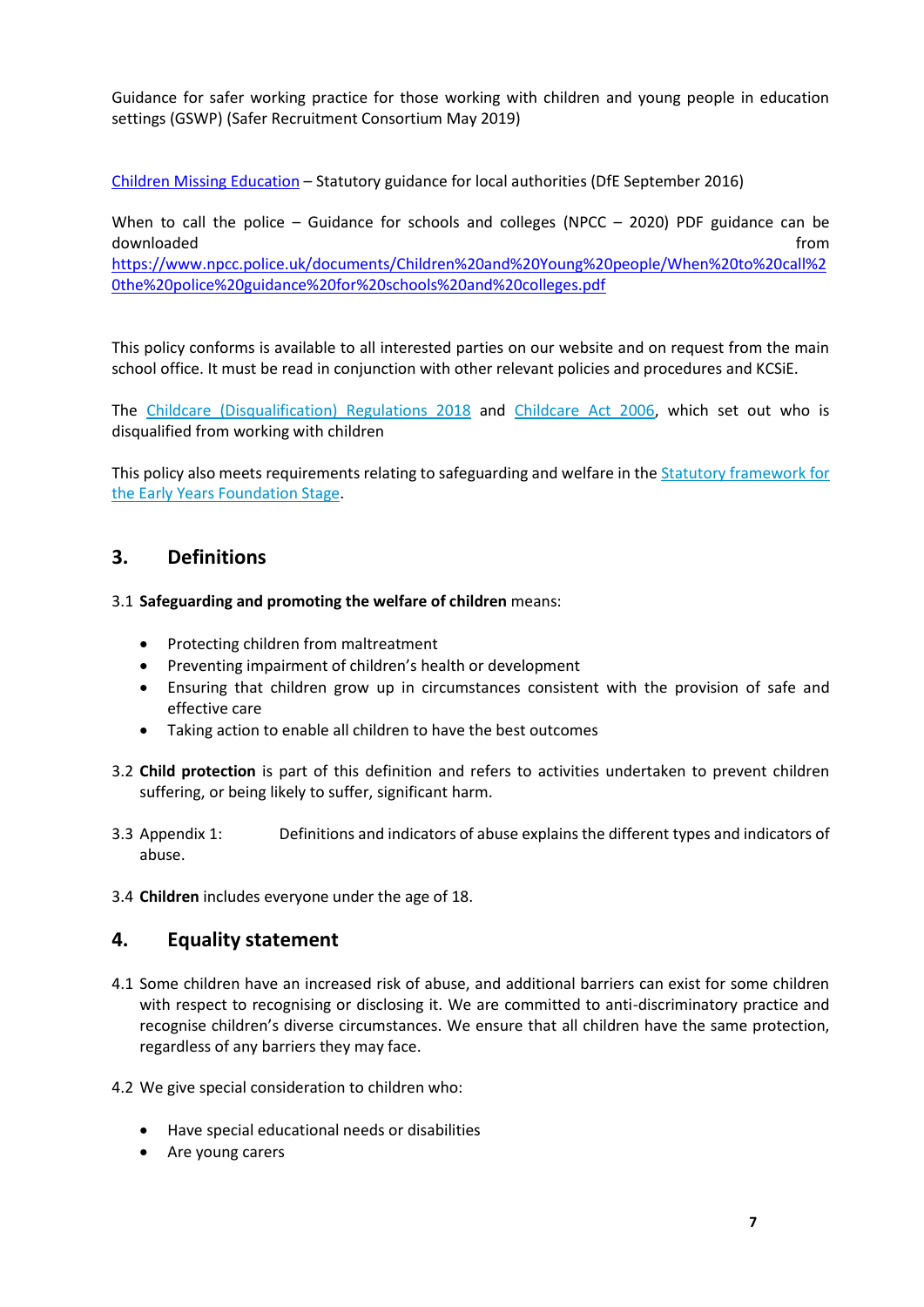- May experience discrimination due to their race, ethnicity, religion, gender identification or sexuality
- Have English as an additional language
- Are known to be living in difficult situations for example, temporary accommodation or where there are issues such as substance abuse or domestic violence
- Are at risk of FGM, sexual exploitation, forced marriage, or radicalisation
- Are asylum seekers

## <span id="page-7-0"></span>**5. Roles and responsibilities**

5.1 Safeguarding and child protection is **everyone's** responsibility. This policy applies to all staff (including those not directly employed by the school), volunteers, and governors in the school. Our policy and procedures also apply to extended school and off-site activities (including Saplings).

#### **5.2 All staff**

5.2.1 All staff will read and understand part 1 and Annex A of the Department for Education's statutory safeguarding guidance, [Keeping Children Safe in Education,](https://www.gov.uk/government/publications/keeping-children-safe-in-education--2) and review this guidance at least annually.

5.2.2 All staff will be aware of:

- Our systems which support safeguarding, including Guidance for Safer Working Practice, the role of the designated safeguarding lead (DSL), the behaviour policy, and the safeguarding response to children who go missing from education
- The early help process and their role in it, including identifying emerging problems, liaising with the DSL, and sharing information with other professionals to support early identification and assessment
- The process for making referrals to local authority children's social work service (CSWS) and for statutory assessments that may follow a referral, including the role they might be expected to play. Fig 1: Summary of in-school procedures to follow where there are concerns about a child illustrates the procedure to follow if you have concerns about a child's welfare. Wherever possible, speak to the DSL, deputy DSL or Headteacher (in the absence of a DSL) first to agree a course of action. In the absence of a DSL or Headteacher being available, staff must not delay in directly contacting children's social work duty and advice team or the police if they believe a child is at immediate risk of significant harm.
- Our work in partnership with other agencies in the best interests of the children. Requests for service to CSWS will (wherever possible) be made by the Safeguarding Designated Staff, to the CSWS advice and duty team. Where a child already has a child protection social worker, the school will immediately contact the social worker involved or in their absence, the team manager of the child protection social worker.
- What to do if they identify a safeguarding issue or a child tells them they are being abused or neglected, including specific issues such as Female Genital Mutilation (FGM), and how to maintain an appropriate level of confidentiality while liaising with relevant professionals.
- In school procedures for recording any cause for concerns and passing information on to DSLs in accordance with school's recording systems.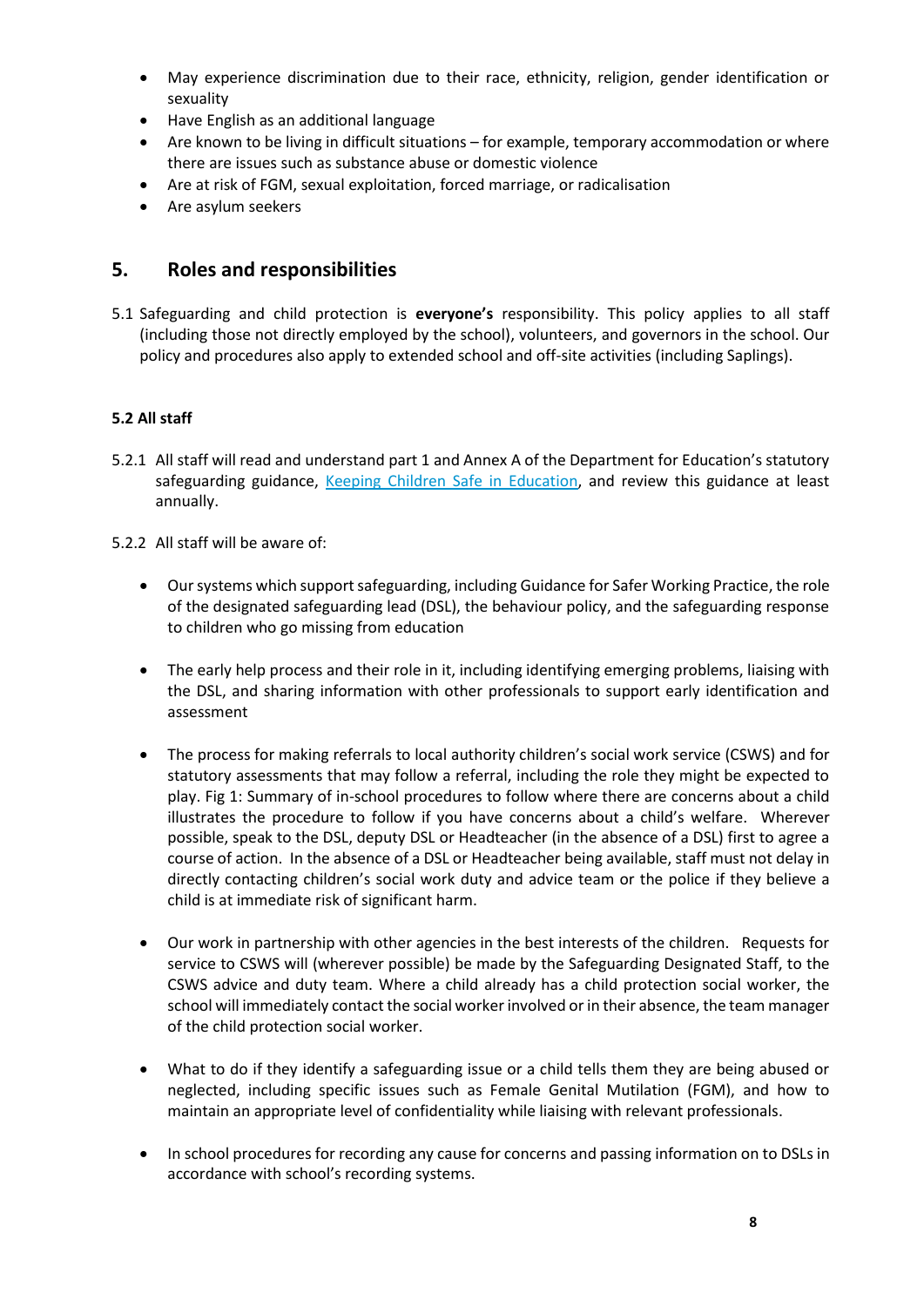• The signs of different types of abuse and neglect, as well as specific safeguarding issues, such as child sexual exploitation (CSE), FGM, radicalisation and serious and violent crime.

Appendix 1: [Definitions and indicators of abuse](#page-24-0) Appendix 2: [Responding to children who report abuse.](#page-27-0)

#### **5.3 The designated safeguarding lead (DSL) and deputy designated staff.**

- 5.3.1 Our DSL is Andrew Soutar (Headteacher). The DSL takes lead responsibility for child protection and wider safeguarding.
- 5.3.2 During term time, the DSL will be available during school hours for staff to discuss any safeguarding concerns.
- 5.3.3 The DSL will cover out-of-hours/out-of-term activities.

The DSL may also be contacted out of school hours via email: [office@ashlands.bradford.sch.uk.](mailto:office@ashlands.bradford.sch.uk)

- 5.3.4 When the DSL is absent, the deputy, Mrs Sarah Clewes will act as cover.
- 5.3.5 The DSL will be given the time, training, resources and support to:
	- Provide advice and support to other staff on child welfare and child protection matters
	- Take part in strategy discussions and inter-agency meetings and/or support other staff to do so
	- Contribute to the assessment of children
	- Refer suspected cases, as appropriate, to the relevant body (children's social care duty and advice team, Channel programme, and/or police), and support staff to comply with their mandatory reporting duties in cases where FGM has been identified.
	- Andrew Soutar will ensure that all staff involved in direct case work of vulnerable children, where there are child protection concerns/issues, have access to regular safeguarding supervision. (Ref: Safeguarding Supervision: Policy and Guidance).
	- The DSL will also liaise with local authority officers and relevant professionals for child protection concerns as appropriate.
	- The school will ensure representation at appropriate inter-agency meetings such as Initial and Review Child Protection Conferences, and Planning and Core Group meetings, as well as Family Support Meetings.
	- Provide reports as required for meetings. If school is unable to attend a meeting, a written report will be sent. Reports will, wherever possible, be shared with parents/carers at least 24 hours prior to the meeting.
	- Where a child in school is subject to an inter-agency child protection plan or any multi-agency risk management plan, the DSL will contribute to the preparation, implementation and review of the plan as appropriate.

**The full responsibilities of the DSL are set out in Annex B of KCSIE – Role of the designated safeguarding lead. All designated safeguarding leads and deputy safeguarding leads must read and comply with this.**

#### **5.4 The governing board**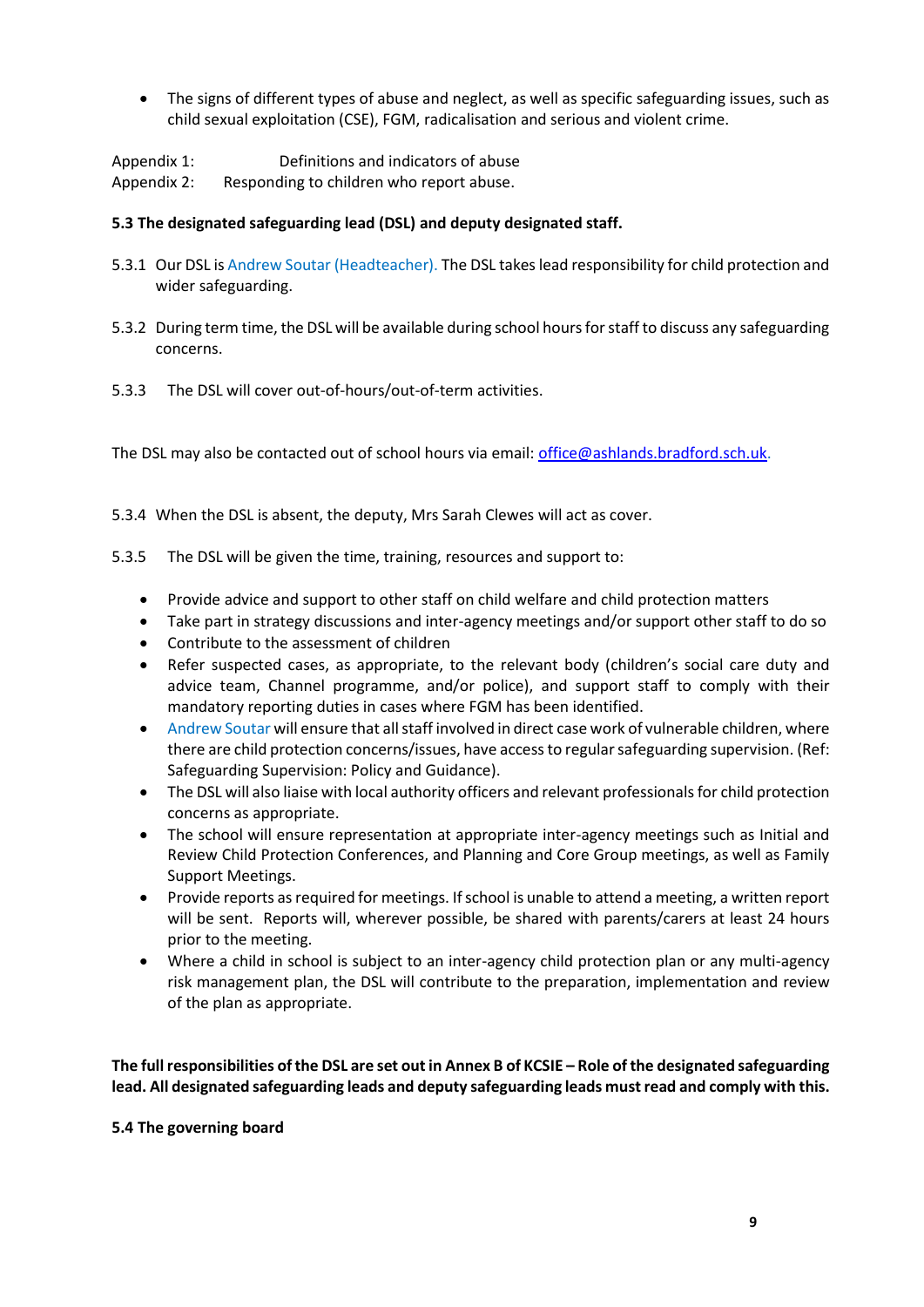- 5.4.1 The governing board will approve this policy at each review, and hold the Headteacher to account for its implementation.
- 5.4.2 The governing board will appoint a lead governor to monitor the effectiveness of this policy in conjunction with the full governing board. The DSL cannot also be the lead governor with responsibility for child protection.
- 5.4.3 In the event that an allegation of abuse is made against the Headteacher, the chair of governors will act as the 'case manager'.
- 5.4.4 The governing board, along with the school's senior leadership team, are responsible for satisfying themselves and obtaining written assurances from any relevant school lettings and alternative/off site providers and provisions that their safeguarding arrangements are secure and in keeping with KCSIE. Ashlands Primary School use the following alternative or off-site providers and have written evidence of safeguarding arrangements:
	- Robinwood Activity Centre.
	- Nell Bank.
	- Inspiration Tree.

5.4.5 The governing board will supply information as requested by the LA.

**The full responsibilities of the governing board are set out in Part Two of KCSIE – The management of safeguarding. The governing board will ensure that the school is fully compliant with their statutory safeguarding responsibilities.**

#### **5.5 The Headteacher**

5.5.1 The Headteacher is responsible for the implementation of this policy, including:

- Ensuring that staff (including temporary staff) and volunteers are informed of this policy as part of their induction
- Communicating this policy to parents when their child joins the school and via the school website
- Ensuring that the DSL has appropriate time, training and resources, and that there is always adequate cover if the DSL is absent
- Ensuring that all staff undertake appropriate safeguarding and child protection training and update this regularly
- Acting as the 'case manager' in the event of an allegation of abuse made against another member of staff or volunteer, where appropriate.
- Ensuring the relevant staffing ratios are met, where applicable
- Making sure each child in the Early Years Foundation Stage is assigned a key person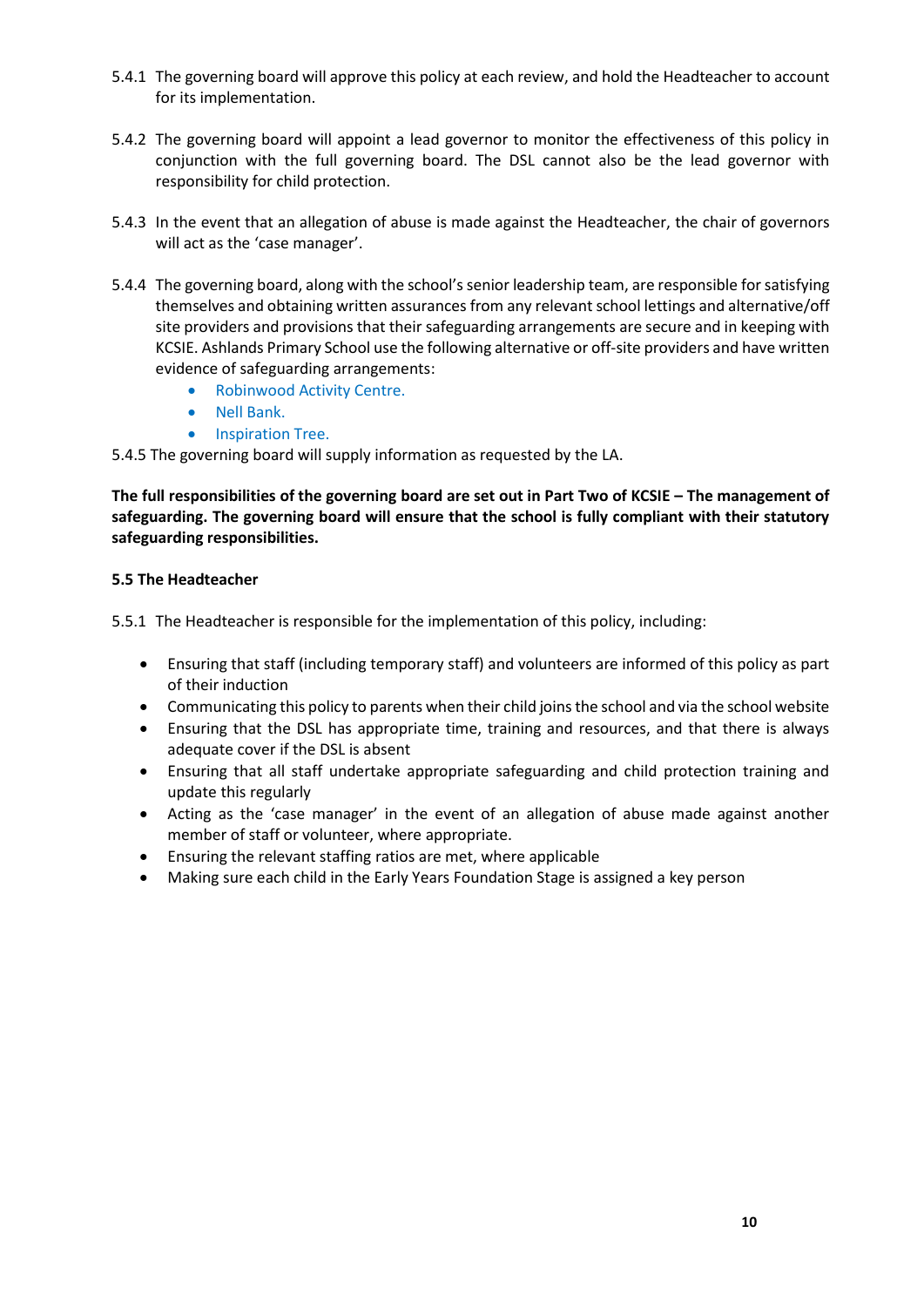<span id="page-10-0"></span>**Fig 1: Summary of in-school procedures to follow where there are concerns about a child** 

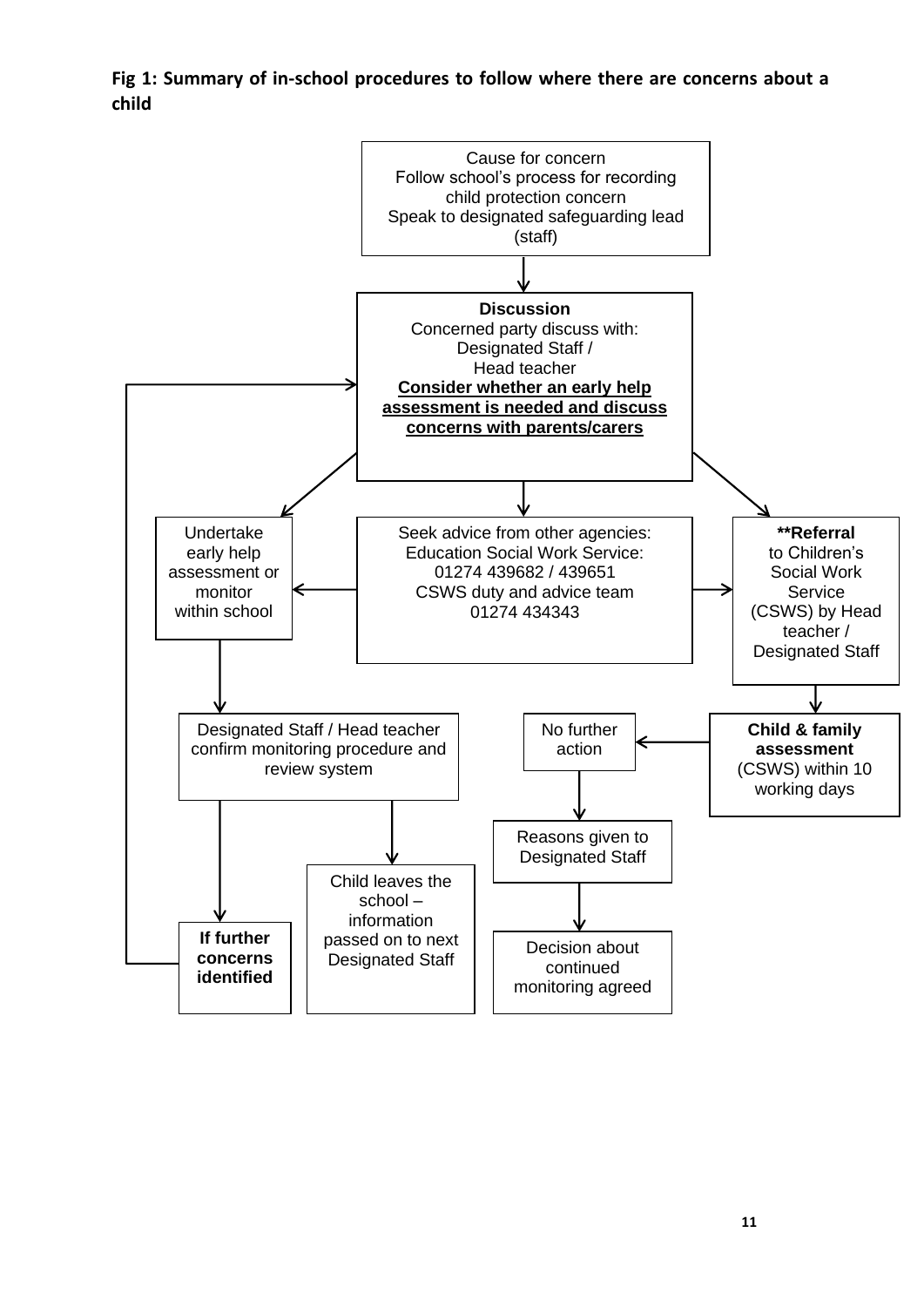## <span id="page-11-0"></span>**6. Confidentiality and Information Sharing**

- 6.1 Confidentiality is an issue that needs to be understood by all those working with children, particularly in the context of safeguarding.
- 6.2 School recognises that the only purpose of confidentiality in this respect is to benefit the child. Staff/volunteers and visitors to school should never promise a child that they will not tell anyone about an allegation/report of abuse, and must pass any cause for concerns immediately to a designated safeguarding lead.
- 6.3 Confidentiality is addressed throughout this policy with respect to record-keeping dealing with reports of abuse (see Appendix 2: [Responding to children who report](#page-27-0) abuse[.](#page-27-0)), allegations of abuse against staff, information sharing (see section [6.4\)](#page-11-1) and working with parents (see sectio[n 6.5\)](#page-11-2).

#### <span id="page-11-1"></span>**6.4 Information sharing**

6.4.1 Timely information sharing is essential for effective safeguarding. This school/college will share safeguarding information as appropriate in keeping with the principles outlined in the government guidance document, [Information sharing: Advice for practitioners providing safeguarding services](https://www.gov.uk/government/publications/safeguarding-practitioners-information-sharing-advice)  [to children, young people, parents and carers](https://www.gov.uk/government/publications/safeguarding-practitioners-information-sharing-advice) (DfE 2018). This guidance has been produced to support practitioners in the decisions they take to share information, which reduces the risk of harm to children and young people and promotes their well-being.

#### <span id="page-11-2"></span>**6.5 Working with parents and other agencies to protect children**

- 6.5.1 Parents/carers will be made aware of our in-school proceduresin respect to taking any reasonable action to safeguard the welfare of its pupils. In cases where the school has reason to be concerned that a child may be suffering significant harm, ill treatment or neglect or other forms of harm, staff will follow the procedures for responding to suspected cases of child abuse outlined in this policy document and contact CSWS Duty and Advice team to discuss their concerns.
- 6.5.2 In keeping with KCSIE, we will endeavour wherever possible to obtain at least two emergency contacts for every child in the school in case of emergencies, and in case there are welfare concerns at the home.
- 6.5.3 In general, we will discuss concerns with parents/carers before approaching other agencies and will seek to inform parents/carers and receive their consent when making a referral to another agency. Appropriate staff will approach parents/carers after consultation with the DSL. The exception to this rule will be in situations where a member of staff has reasonable cause to believe that informing parents/carers of a referral to another agency may increase the risk of significant harm to the child.
- 6.5.4 Parents/carers are informed about our Safeguarding & Child Protection policy through: school prospectus, website, newsletters etc. A safeguarding & child protection statement is prominent in the school foyer/reception area.

#### **6.6 Multi-agency work**

6.6.1 We will co-operate with CSWS in accordance with the requirements of the Children Act and allow access to child and child protection records for them to conduct section 17 or section 47 assessments.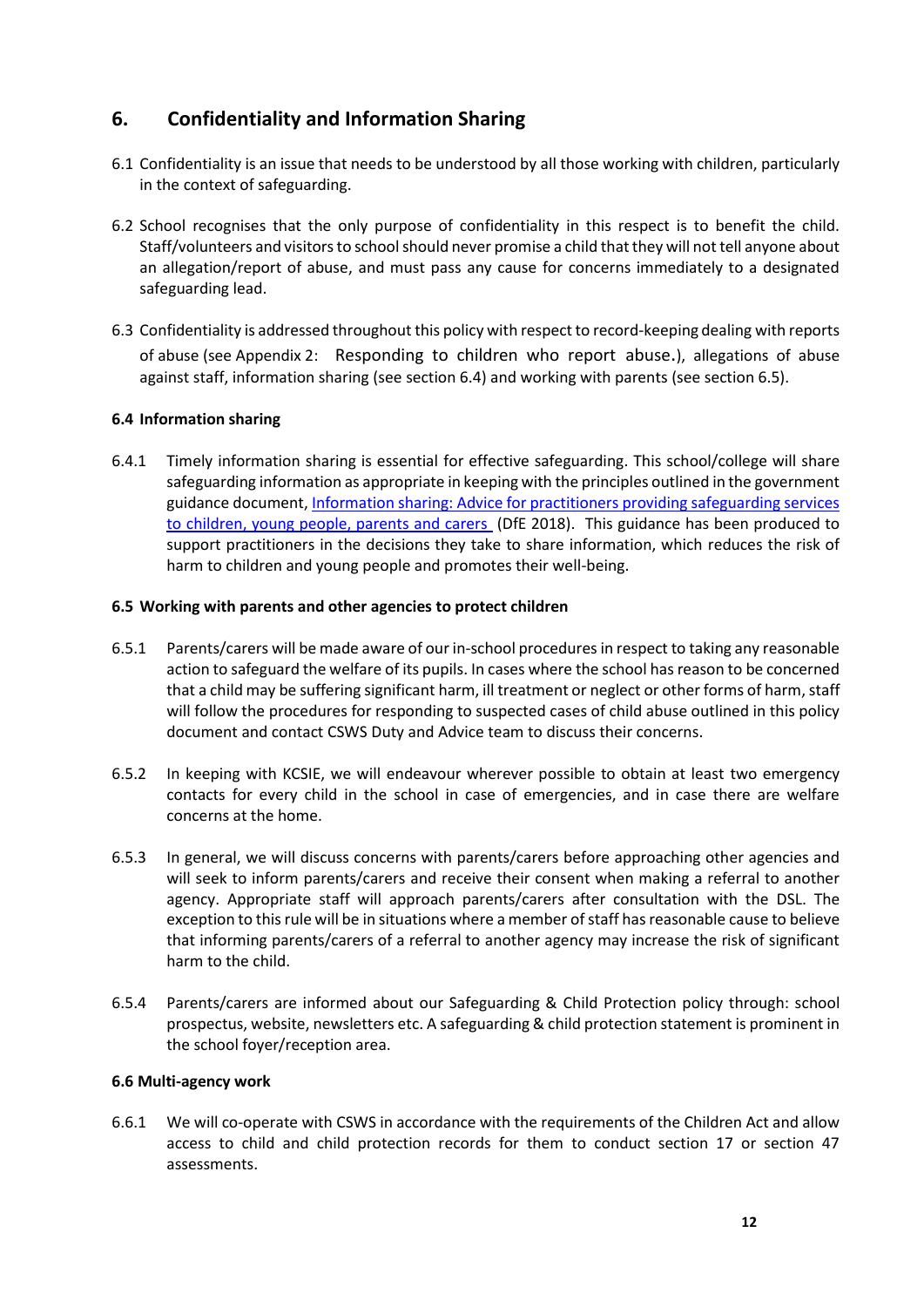6.6.2 In the best interests of our pupils, we will work with all relevant professionals and agencies as required to safeguard children and promote their welfare.

## <span id="page-12-0"></span>**7. Our role in the prevention of abuse**

**We will identify and provide opportunities for children to develop skills, concepts, attitudes and knowledge to promote their safety and well-being.**

#### **7.1 The Curriculum**

- 7.1.1 Relevant issues will be addressed through the PSHE curriculum, including self-esteem, emotional literacy, assertiveness, power, relationship and sex education, online safety, online bullying, sexting, child sexual exploitation (CSE), youth generated images, female genital mutilation (FGM), preventing radicalisation, peer on peer abuse and anti- bullying.
- 7.1.2 Relevant issues will be addressed through other areas of the curriculum. For example, circle time, English, History, Drama, PSHE, Art and assemblies.

#### **7.2 Other areas of work**

- 7.2.1 All our policies that address issues of power and potential harm, e.g. Anti- Bullying, Equalities, Positive Handling, Behaviour, will be linked to ensure a whole school approach.
- 7.2.2 Our Safeguarding and Child Protection policy cannot be separated from the general ethos of the school which is to ensure that children are treated with respect and dignity, feel safe, and are listened to.

#### <span id="page-12-1"></span>**8. Our role in supporting children**

#### **We will offer appropriate support to individual children who have experienced abuse or who have abused others.**

8.1 In cases where children have experienced abuse/abused others, the DSL will ensure that appropriate support is offered. An individual support plan will be devised, implemented and reviewed regularly should the pupil (victim, perpetrator, or other child affected) require additional pastoral support/intervention. This plan will detail areas of support, who will be involved (i.e. learning mentor, key worker) and the child's wishes and feelings. A copy of the individual support plan will be kept in the pupil's child protection record.

#### **8.2 Children with additional needs**

- 8.2.1 We recognise that while all children have a right to be safe, some children *may* be more vulnerable to abuse e.g. those with a disability or special educational need, those living with domestic violence or drug/alcohol abusing parents, etc.
- 8.2.2 When the school is considering excluding, either fixed term or permanently, a vulnerable pupil and/or a pupil who is either subject to a S47 Child Protection plan or there are/have previously been child protection concerns, we will undertake an informed (multi-agency where other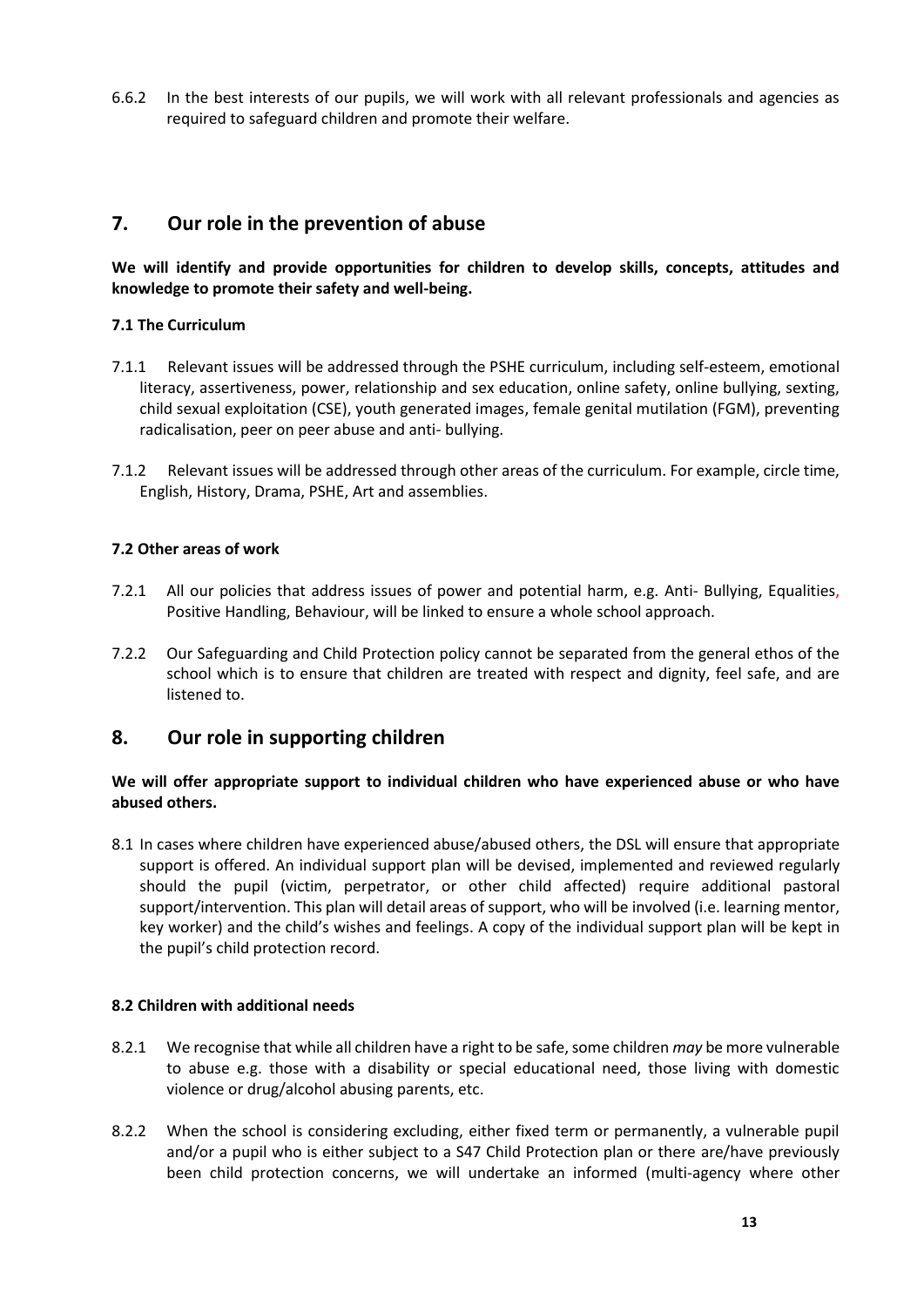professionals are involved) risk-assessment prior to making the decision to suspend or exclude. In the event of a one-off serious incident resulting in an immediate decision to permanently exclude, the risk assessment must be completed prior to convening a meeting of the governing board.

#### **8.3 Children in Specific Circumstances**

8.3.1 This school follows the Local authority guidance with regard to online multi-agency procedures and will, where necessary, have due regard to the government guidance for children in specific circumstances as outlined in Part 1 and Annex A of KCSIE.

#### **Female Genital Mutilation: The Mandatory Reporting Duty**

- 8.3.2 The Department for Education's Keeping Children Safe in Education explains that FGM comprises "all procedures involving partial or total removal of the external female genitalia, or other injury to the female genital organs".
- 8.3.3 FGM is illegal in the UK and a form of child abuse with long-lasting, harmful consequences. It is also known as 'female genital cutting', 'circumcision' or 'initiation'.
- 8.3.4 **Any teacher** who discovers that an act of FGM appears to have been carried out on a **pupil under 18** must immediately (in consultation with the DSL) report this to the police, personally. This is a statutory duty, and teachers will face disciplinary sanctions for failing to meet it.
- 8.3.5 The duty above does not apply in cases where a pupil is *at risk* of FGM or FGM is suspected but is not known to have been carried out. Staff must not examine pupils.
- 8.3.6 **Any other member of staff** who discovers that an act of FGM appears to have been carried out on a **pupil under 18** must speak to the DSL and follow our local safeguarding procedures.
- 8.3.7 **Any member of staff** who suspects a pupil is *at risk* of FGM, must speak to the DSL and follow our local safeguarding [children's partnership](https://www.leedsscp.org.uk/LSCB/media/Images/pdfs/Female-Genital-Mutilation-workflow-2016.pdf) procedures.

#### **Radicalisation**

8.4.1 Radicalisation refers to the process by which a person comes to support terrorism and forms of extremism leading to terrorism.

#### **8.5 Responding to concerns about radicalisation**

- 8.5.1 If staff are concerned about a change in the behaviour of an individual or see something that concerns them **(this could be a colleague too)** they must seek advice appropriately with the DSL who must contact the Education Safeguarding Team or the Prevent Education Officer for further advice (see appendix 10).
- 8.5.2 Schools and colleges are expected to assess the risk of children being drawn into terrorism, including support for extremist ideas that are part of terrorist ideology. This means being able to demonstrate both a general understanding of the risks affecting children and young people in the area and a specific understanding of how to identify individual children who may be at risk of radicalisation and what to do to support them. The Education Safeguarding Team and the Prevent team can advise and identify local referral pathways.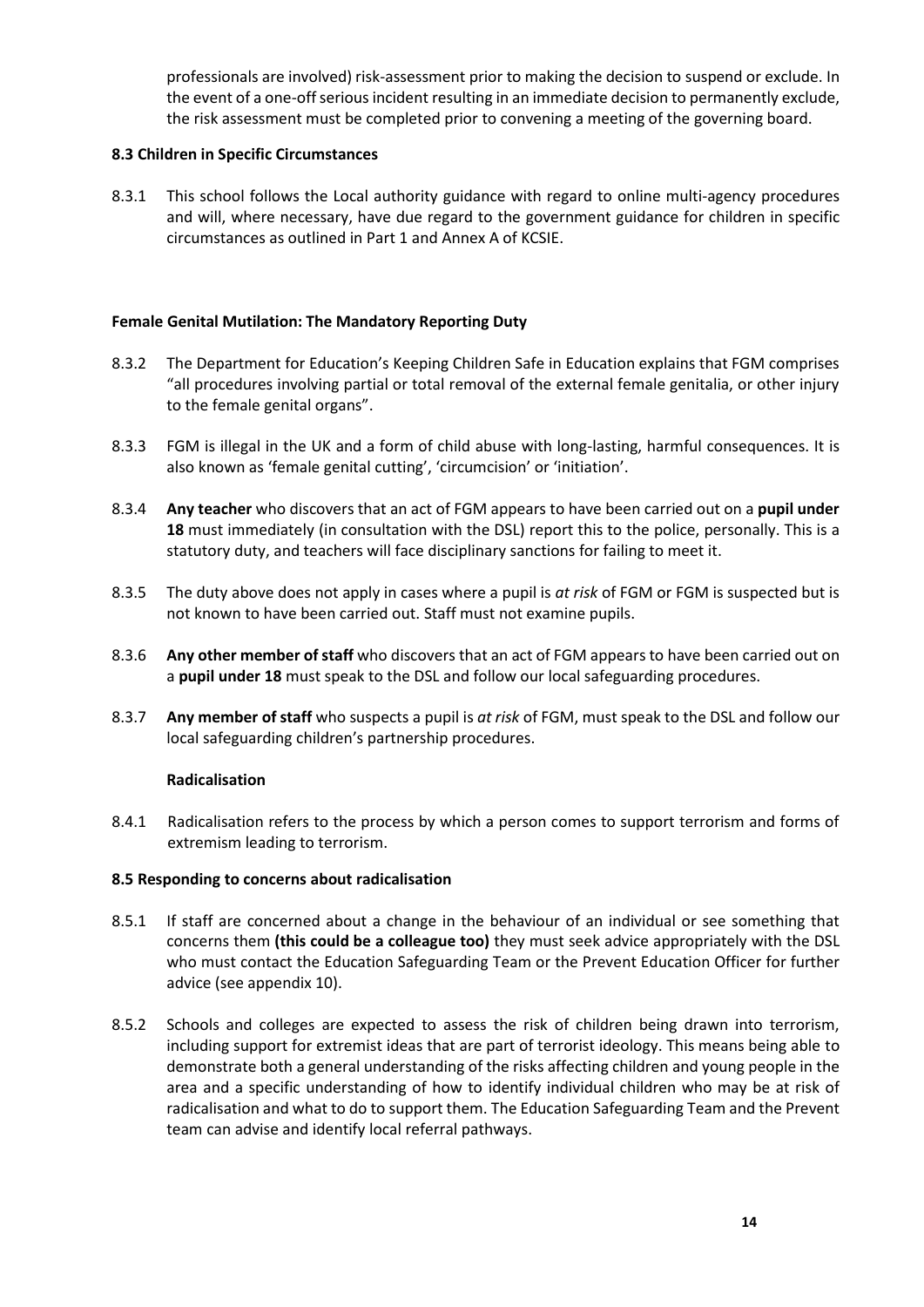8.5.3 Effective early help relies on all staff to be vigilant and aware of the nature of the risk for children and young people, and what support may be available. Our school will ensure that as far as possible all front line staff will undertake Prevent awareness training (e.g. Workshop to Raise Awareness of Prevent [WRAP]).

#### **Channel**

8.5.4 Channel is a voluntary, confidential support programme which focuses on providing support at an early stage to people who are identified as being vulnerable to being drawn into terrorism. Prevent referrals may be passed to a multi-agency Channel panel, which will discuss the individual referred to determine whether they are vulnerable to being drawn into terrorism and consider the appropriate support required. A representative from the school or college may be asked to attend the Channel panel to help with this assessment. An individual's engagement with the programme is entirely voluntary at all stages.

#### **8.6 Peer on peer abuse**

#### **Procedures for dealing with allegations of peer-on-peer abuse**

If a pupil makes an allegation of abuse against another pupil:

- You must record the allegation and tell the DSL, but do not investigate it
- The DSL will contact the local authority children's social care team and follow its advice, as well as the police if the allegation involves a potential criminal offence
- The DSL will put a risk assessment and support plan into place for all children involved (including the victim(s), the child(ren) against whom the allegation has been made and any others affected) with a named person they can talk to if needed
- The DSL will contact the children and adolescent mental health services (CAMHS), if appropriate

**Creating a supportive environment in school and minimising the risk of peer-on-peer abuse**  We recognise the importance of taking proactive action to minimise the risk of peer-on-peer abuse, and of creating a supportive environment where victims feel confident in reporting incidents.

To achieve this, we will:

- Challenge any form of derogatory or sexualised language or inappropriate behaviour between peers, including requesting or sending sexual images
- Be vigilant to issues that particularly affect different genders for example, sexualised or aggressive touching or grabbing towards female pupils, and initiation or hazing type violence with respect to boys
- Ensure our curriculum helps to educate pupils about appropriate behaviour and consent
- Ensure pupils are able to easily and confidently report abuse using our reporting systems
- Ensure staff reassure victims that they are being taken seriously
- Ensure staff are trained to understand:
- How to recognise the indicators and signs of peer-on-peer abuse, and know how to identify it and respond to reports
- That even if there are no reports of peer-on-peer abuse in school, it does not mean it is not happening – staff should maintain an attitude of "it could happen here"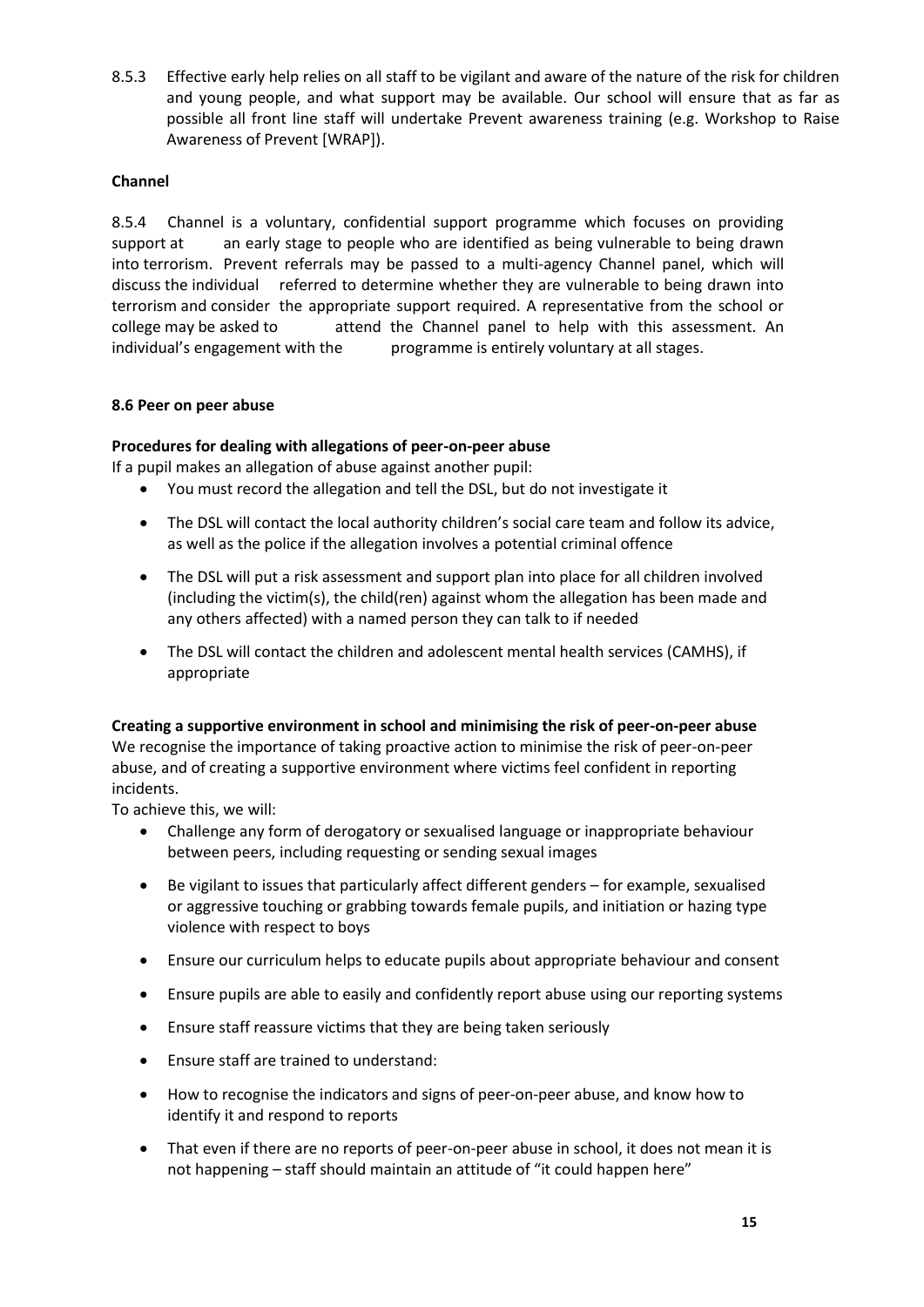- That if they have any concerns about a child's welfare, they should act on them immediately rather than wait to be told, and that victims may not always make a direct report. For example:
- Children can show signs or act in ways they hope adults will notice and react to
- A friend may make a report
- A member of staff may overhear a conversation
- A child's behaviour might indicate that something is wrong
- That certain children may face additional barriers to telling someone because of their vulnerability, disability, gender, ethnicity and/or sexual orientation
- That a pupil harming a peer could be a sign that the child is being abused themselves, and that this would fall under the scope of this policy
- The important role they have to play in preventing peer-on-peer abuse and responding where they believe a child may be at risk from it
- That they should speak to the DSL if they have any concerns

#### **Sharing of nudes and semi-nudes ('sexting')**

This is a suggested approach based on guidance from the UK Council for Internet Safety for all staff and for DSLs and senior leaders.

#### **Your responsibilities when responding to an incident**

If you are made aware of an incident involving the consensual or non-consensual sharing of nude or semi-nude images/videos (also known as 'sexting' or 'youth produced sexual imagery'), you must report it to the DSL immediately.

You must **not**:

- View, copy, print, share, store or save the imagery yourself, or ask a pupil to share or download it (if you have already viewed the imagery by accident, you must report this to the DSL)
- Delete the imagery or ask the pupil to delete it
- Ask the pupil(s) who are involved in the incident to disclose information regarding the imagery (this is the DSL's responsibility)
- Share information about the incident with other members of staff, the pupil(s) it involves or their, or other, parents and/or carers
- Say or do anything to blame or shame any young people involved

You should explain that you need to report the incident, and reassure the pupil(s) that they will receive support and help from the DSL.

#### **Initial review meeting**

Following a report of an incident, the DSL will hold an initial review meeting with appropriate school staff – this may include the staff member who reported the incident and the safeguarding or leadership team that deals with safeguarding concerns. This meeting will consider the initial evidence and aim to determine:

- Whether there is an immediate risk to pupil(s)
- If a referral needs to be made to the police and/or children's social care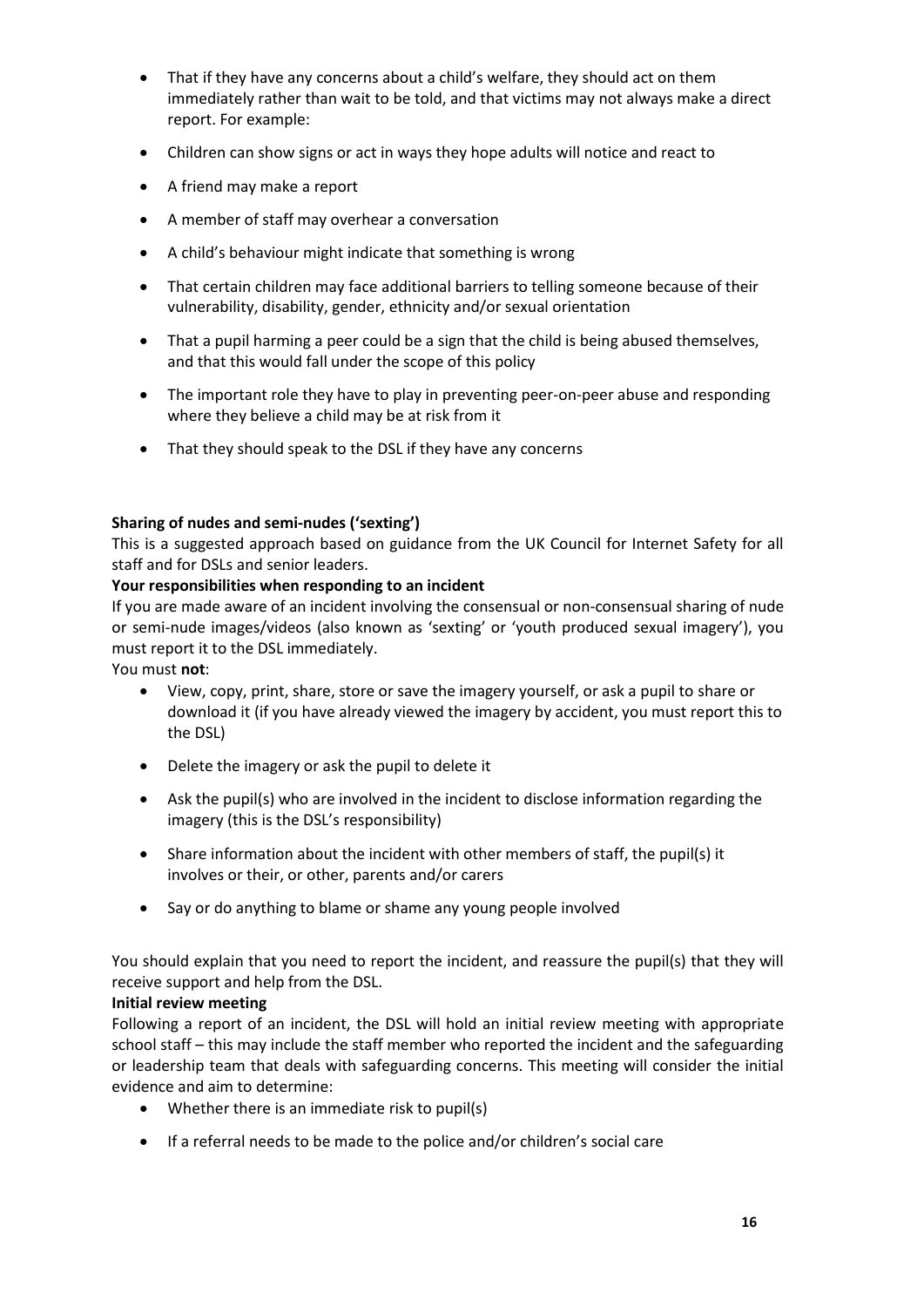- If it is necessary to view the image(s) in order to safeguard the young person (in most cases, images or videos should not be viewed)
- What further information is required to decide on the best response
- Whether the image(s) has been shared widely and via what services and/or platforms (this may be unknown)
- Whether immediate action should be taken to delete or remove images or videos from devices or online services
- Any relevant facts about the pupils involved which would influence risk assessment
- If there is a need to contact another school, college, setting or individual
- Whether to contact parents or carers of the pupils involved (in most cases parents/carers should be involved)

The DSL will make an immediate referral to police and/or children's social care if:

- The incident involves an adult
- There is reason to believe that a young person has been coerced, blackmailed or groomed, or if there are concerns about their capacity to consent (for example owing to special educational needs)
- What the DSL knows about the images or videos suggests the content depicts sexual acts which are unusual for the young person's developmental stage, or are violent
- The imagery involves sexual acts and any pupil in the images or videos is under 13
- The DSL has reason to believe a pupil is at immediate risk of harm owing to the sharing of nudes and semi-nudes (for example, the young person is presenting as suicidal or selfharming)

If none of the above apply then the DSL, in consultation with the Headteacher and other members of staff as appropriate, may decide to respond to the incident without involving the police or children's social care. The decision will be made and recorded in line with the procedures set out in this policy.

#### **Further review by the DSL**

If at the initial review stage a decision has been made not to refer to police and/or children's social care, the DSL will conduct a further review to establish the facts and assess the risks. They will hold interviews with the pupils involved (if appropriate).

If at any point in the process there is a concern that a pupil has been harmed or is at risk of harm, a referral will be made to children's social care and/or the police immediately.

#### **Informing parents/carers**

The DSL will inform parents/carers at an early stage and keep them involved in the process, unless there is a good reason to believe that involving them would put the pupil at risk of harm.

#### **Referring to the police**

If it is necessary to refer an incident to the police, this will be done through a police community support officer or by dialling 101].

#### **Recording incidents**

All incidents of sharing of nudes and semi-nudes, and the decisions made in responding to them, will be recorded. The record-keeping arrangements set out in this policy also apply to recording these incidents.

#### **Curriculum coverage**

- 8.6.1 Pupils in KS2 are taught about the issues surrounding the sharing of nudes and semi-nudes in the context of sharing all inappropriate material online within online safety lessons delivered by the police online safety team.
- 8.6.2 We recognise that children are capable of abusing their peers and that peer on peer abuse can manifest in many different ways, including on-line bullying, criminal and sexual exploitation,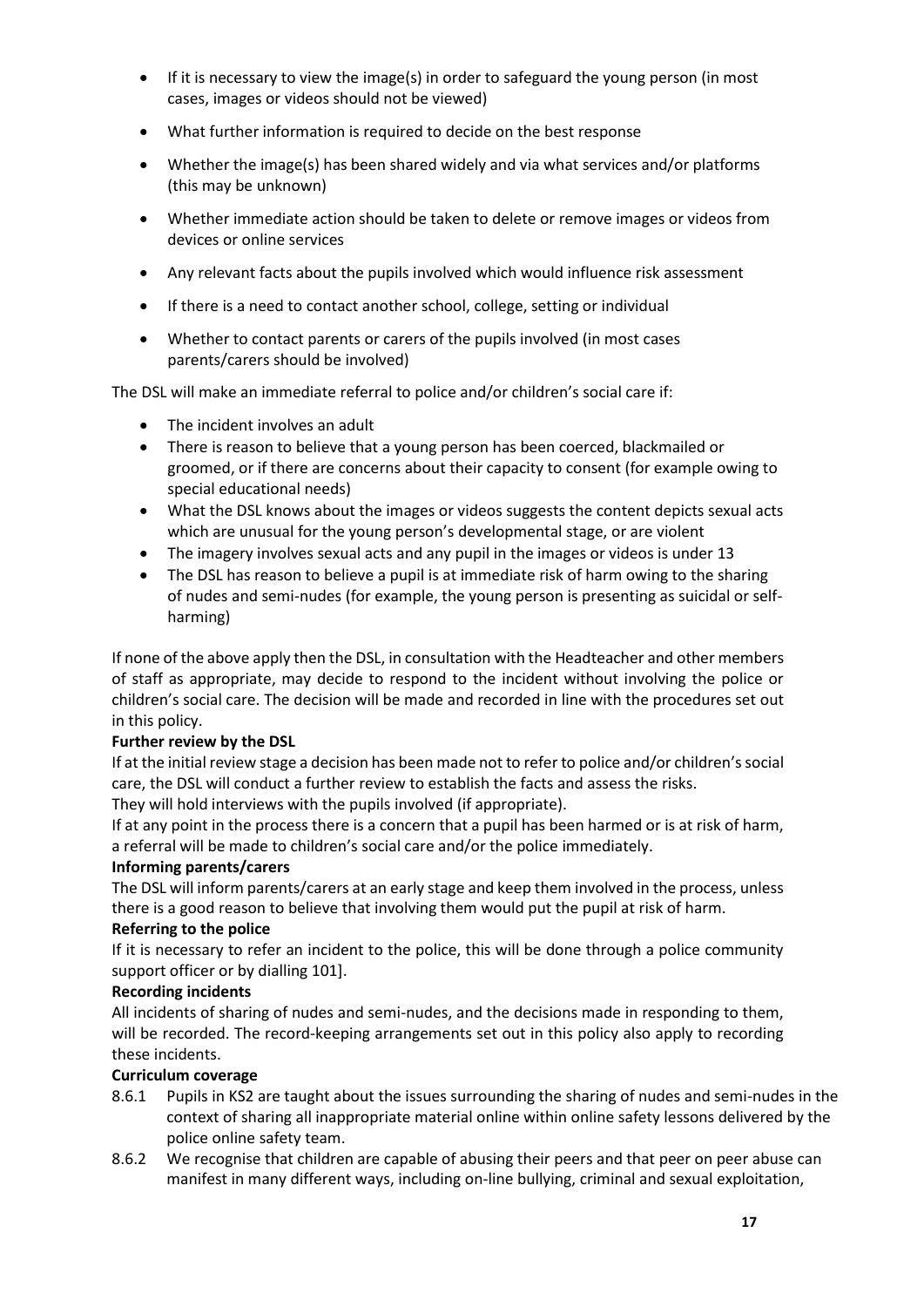initiation/hazing, inappropriate/harmful sexualised behaviours, upskirting and youth produced imagery (sexting).

It is very clear that this type of abuse should always be treated seriously, and never just as banter or part of growing up. Any concerns around peer on peer abuse must be reported and recorded in line with the child protection procedures outlined in this policy. The DSL is responsible on responding to such concerns in keeping with LSCP protocols referenced below. The DSL is responsible for providing support to any victims, and the perpetrators.

- 8.6.3 We will ensure that the needs of children and young people who abuse others will be considered separately from the needs of their victims.
- 8.6.4 Children and young people who abuse others will be responded to in a way that meets their needs as well as protecting others within the school community through a multi-agency risk assessment.
- 8.6.5 If the child /young person already has an allocated social worker, the DSL must contact them (or their team manager) to discuss any concerns about child exploitation.
- 8.6.6 We will ensure the school works in partnership with parents / carers and other agencies as appropriate. This includes facilitating return to home interviews as requested.

## <span id="page-17-0"></span>**9. Children missing from education**

9.1 A child going missing from education is a potential indicator of abuse or neglect. School and college staff members must follow the Bradford LA procedure.

Children who are absent, abscond or go missing during the school day are vulnerable and at potential risk of abuse or neglect. School and college staff members must follow the school's or college's procedures for dealing with children who are absent/ go missing, particularly on repeat occasions, to help identify the risk of abuse and neglect including sexual abuse or exploitation and to help prevent the risks of their going missing in future.

9.2 We will comply with our statutory duty to inform the local authority of any pupil who falls within the reporting notification requirements outlined in [Children Missing Education](https://www.gov.uk/government/publications/children-missing-education) - Statutory guidance for [local authorities](https://www.gov.uk/government/publications/children-missing-education) (DfE September 2016).

## <span id="page-17-1"></span>**10. A Safer School Culture**

**The governing board will ensure that the following appropriate policies and procedures are in place in order for appropriate action to be taken in a timely manner to safeguard and promote children's welfare:**

- Whistle Blowing/Confidential reporting policies (guidance to staff and volunteers on how they can raise concerns and receive appropriate feedback on action taken when staff have concerns about any adult's behaviour)
- School's procedures for managing children who are missing education
- Guidance on Safer Working Practices
- Safeguarding and Child Protection policy (including online safety).
- School behaviour policy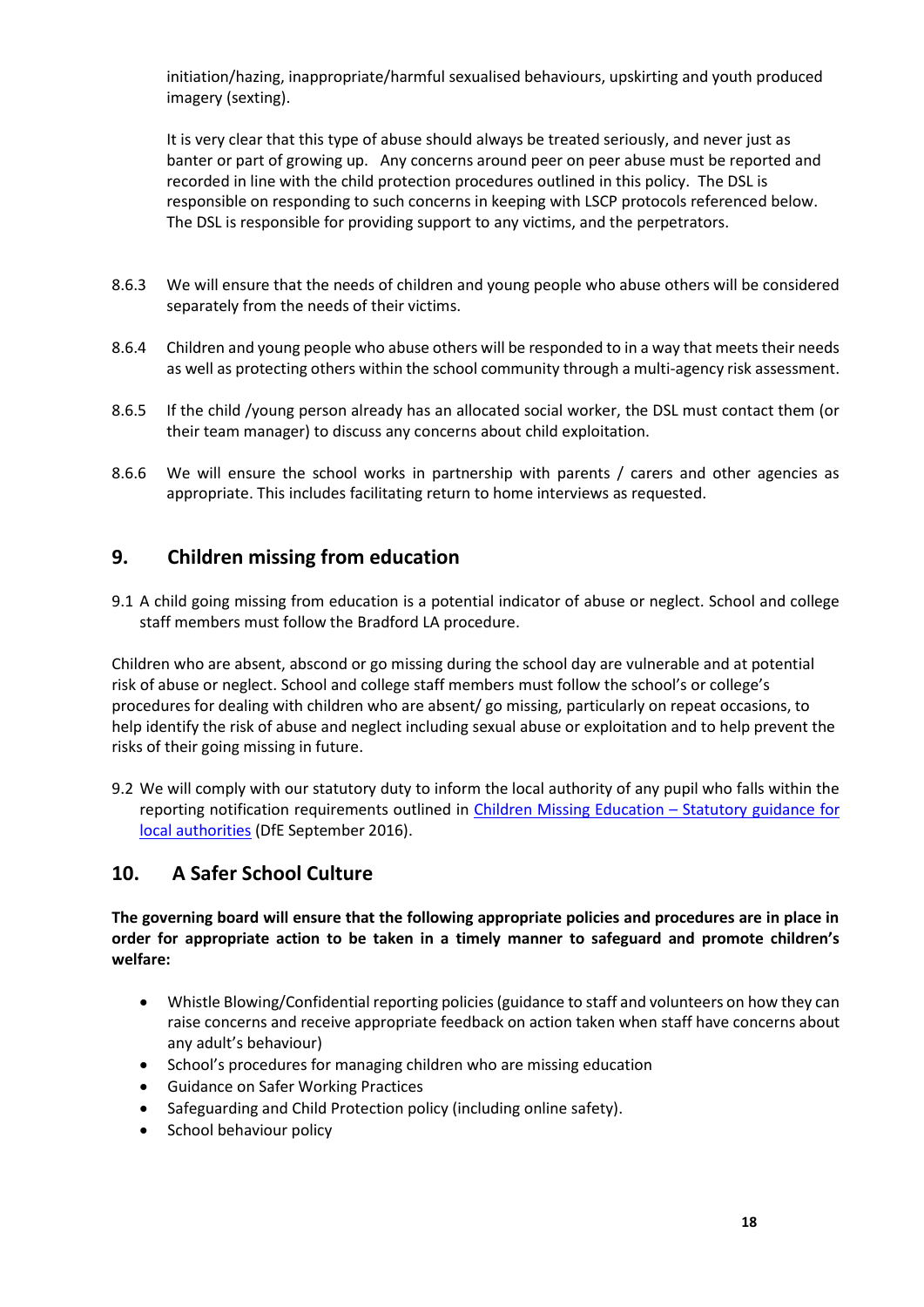#### **10.1 Safer Recruitment, selection and pre-employment vetting**

- 10.1.1 The school pays full regard and commitment to following the safer recruitment, selection and preemployment vetting procedures as outlined in part three of KCSiE (2020). The school will maintain a single central record which demonstrates the relevant vetting checks required including: a barred list check, DBS check at the correct level, identity, qualifications, prohibition order and right to work in the UK. (see Part 3 of KCSiE 2020).
- 10.1.2 All recruitment materials will include reference to the school's commitment to safeguarding and promoting the wellbeing of pupils.
- 10.1.3 The school will ensure that all recruitment panels include at least one person that has undertaken the safer recruitment consortium, safer recruitment training as recommended by the Local Authority/Leeds LSCP.
- 10.1.4 The school/college will ensure that written risk assessments are undertaken in situations where information provided on DBS certificates necessitates so. Written risk assessments must be undertaken for all volunteers **not** engaging in regulated activity. Advice and support for carrying out risk assessments can be accessed through the school's HR Advisor/Provider/Contact or the Education Safeguarding Team.

#### **10.2 Procedures in the event of an allegation against a member of staff or person in school**

- 10.2.1 These procedures must be followed in any case in which it is alleged that a member of staff, governor, visiting professional or volunteer has:
	- a) behaved in a way that has harmed a child or may have harmed a child
	- b) possibly committed a criminal offence against or related to a child
	- c) behaved towards a child or children in a way that indicates s/he may pose a risk of harm to children
- 10.2.2 Inappropriate behaviour by staff/volunteers could take the following forms:
	- Physical, for example intentional use of force as a punishment, slapping, use of objects to hit with, throwing objects or rough physical handling.
	- Emotional, for example intimidation, belittling, scapegoating, sarcasm, lack of respect for children's rights, and attitudes which discriminate on the grounds of race, gender, sex, disability or sexuality.
	- Sexual, for example sexualised behaviour towards pupils, grooming, sexual harassment, sexual assault and rape.
	- Neglect which may include failing to act to protect a child or children, failing to seek medical attention or failure to carry out appropriate/proper risk assessment etc.
	- Staff have duty to disclose to the Headteacher where their relationships and associations both within and outside of the workplace (including online) may have implications for safeguarding children in school.
- 10.2.3 A safeguarding complaint that meets the above criteria must be reported to the Headteacher ("case manager") immediately. If the complaint involves the Headteacher then the complaint should be reported to the chair of governors*.*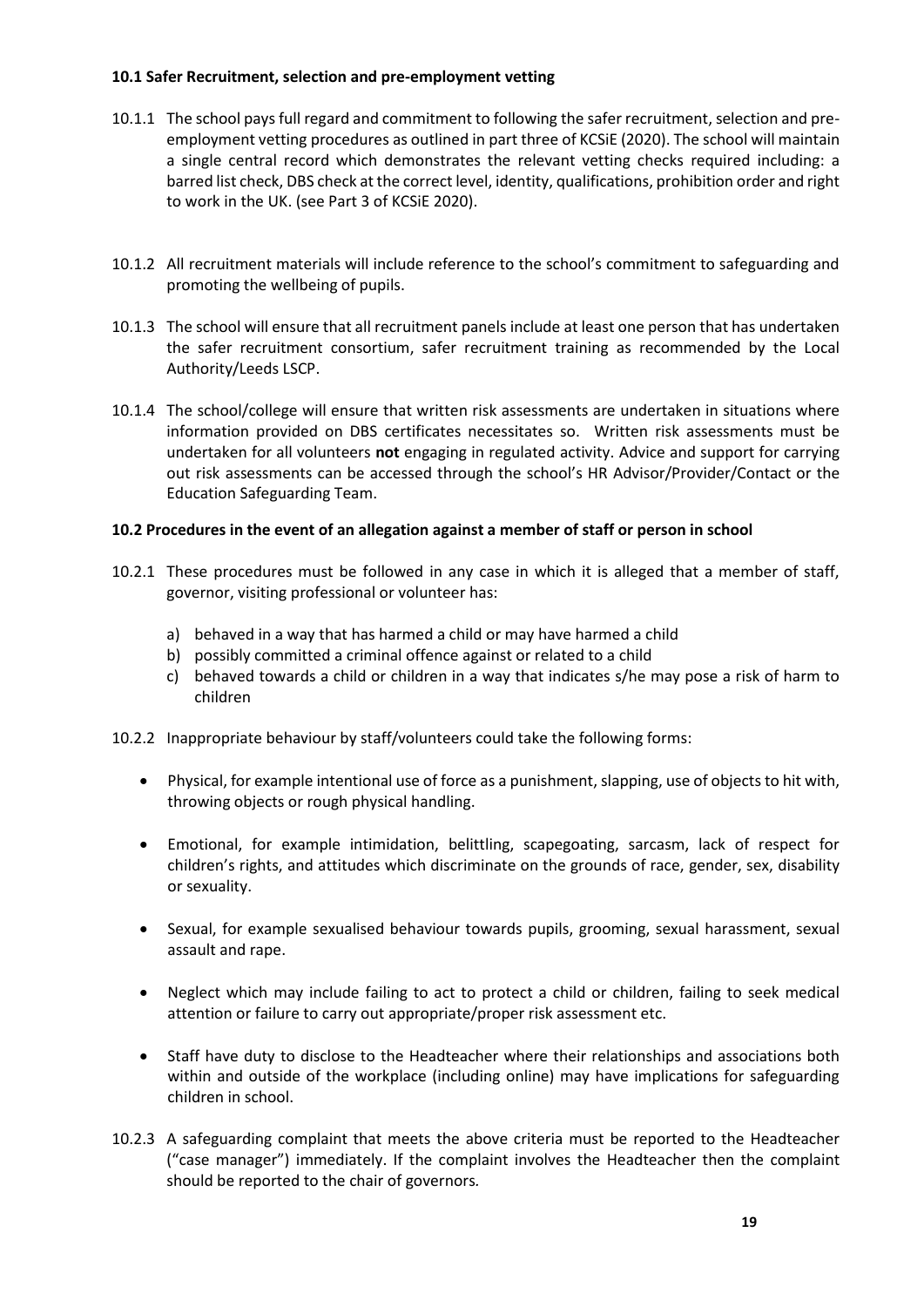- 10.2.4The case manager should gather as much information about the alleged incident as necessary in order to establish whether there is substance to the allegation. The case manager must use the local authority designated officer (LADO) notification form in order to assess the level of concern. As part of this initial consideration, the case manager should consult with their school's HR Advisor/provider/contact.
- 10.2.5This information must be sent t[o the](mailto:lado@leeds.gov.uk) LADO within **one working day of the allegation being made**. This will assist the case manager and HR in consultation with the LADO to decide on the most appropriate course of action. This includes when to inform the member of staff of the concerns raised. Parents or carers of the child or children involved should be told about the allegation as soon as possible if they do not already know of it.
- 10.2.6 The case manager **must not** carry out an investigation or **directly interview** an individual about whom there is a concern until the above process has been duly completed and relevant partners have been consulted.
- 10.2.7 A multi-agency allegations management meeting may be arranged to look at the complaint in its widest context. The case manager must attend this meeting, which will be arranged by the LADO. All issues must be recorded and the outcome reached must be noted to ensure closure.
- 10.2.8 In many cases it may be appropriate to provide further training and support to staff/volunteers and ensure that they are clear about the expectations for their conduct.
- 10.2.9 In more serious cases, allegations may be investigated under the formal disciplinary procedures and, where allegations are upheld, formal warnings issued as well as specific training and support. In cases where children/young people may be at further risk and/or evidence/witnesses may be compromised and/or the allegations and so serious that they may, if upheld, constitute gross misconduct, suspension of the member of staff/volunteer may be appropriate and should be considered in line with the school's Disciplinary Policy.
- 10.2.10 Any staff/volunteers who are dismissed by the school for gross misconduct or cumulative misconduct relating to safeguarding of children/young people will be referred to the DBS for consideration of barring. Similarly, where the school has a reasonable belief that the member of staff/volunteer would have been dismissed by the school had they been employed at the time of the conclusion of investigations, they will be referred to the DBS. The school will keep written records of all of the above.
	- **LADO: 01274 437600**
	- **Advice can also be sought from Education Safeguarding Team:** Suzanne Ellis Lead Officer Education Safeguarding Team on 01274 437043 or email suzanne.ellis@bradford.gov.uk
- 10.2.11 Where a staff member feels unable to raise an issue with their employer or feels that their genuine concerns are not being addressed, staff can contact any of the professionals named in the above paragraph, in addition to other whistleblowing channels which may be open to them.
- 10.2.12 The NSPCC whistleblowing helpline is available for staff who do not feel able to raise concerns regarding child protection failures internally. Staff can call: 0800 028 0285 – line is available from 8:00am to 8:00pm, Monday to Friday and Email[: help@nspcc.org.uk.](mailto:help@nspcc.org.uk)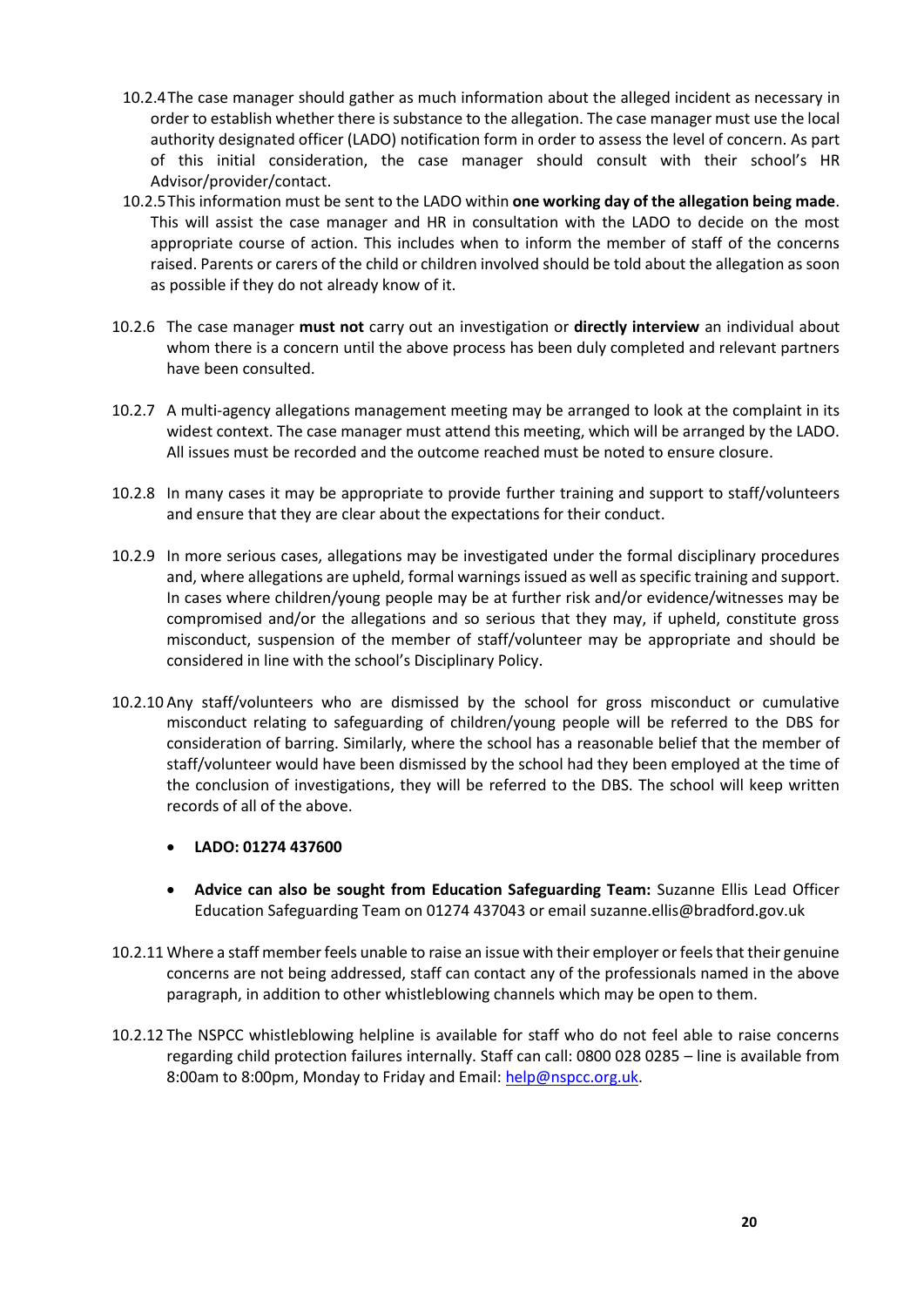#### **10.3 Training and Support**

- 10.3.1 All staff members will be made aware of systems within our school that support safeguarding and these will be explained to them as part of our staff induction. This includes: the school's/college's safeguarding/child protection policy; the school's safer working practice document and the school's whistleblowing procedures.
- 10.3.2 We recognise the stressful and traumatic nature of child protection work. Support is available for any member of staff from Andrew Soutar. Access to regular and timely supervision is an essential form of support for all designated safeguarding staff. Children's Services Education Safeguarding team are also potentially available for advice and support (Tel: 01274 437043).
- 10.3.3 Designated Safeguarding staff must have attended the 2-day Children's Services Education child protection training course. They will attend refresher training at least every two years. The DSL will undertake Prevent Awareness Training (e.g. Workshop to Raise Awareness of Prevent [WRAP]) to enable them to provide advice and support to other members of staff on protecting children from the risk of radicalisation.
- 10.3.4 The school will ensure all staff including temporary and volunteers receive induction and updated INSET appropriate to their roles and responsibilities, especially staff new to the school. All staff will access refresher training at least every year and regular safeguarding and child protection updates (for example, via email, e-bulletins, staff meetings), to provide them with relevant skills and knowledge to safeguard children effectively.
- 10.3.5 The Headteacher will attend appropriate safeguarding training at least every three years.
- 10.3.6 Governors, including the nominated governor will attend specific training for their role, updated at least every three years.

## <span id="page-20-0"></span>**11. Child Protection Records**

- 11.1.1 Child protection and safeguarding records will be held securely, with access being restricted to the DSL and their deputies, Headteacher and in cases of Early Help, the nominated lead professional, if this is not a designated safeguarding lead/officer. The following information must be kept securely with restricted access, whether paper or electronic:
	- Chronology (summary of significant events and the actions and involvement of the school/college)
	- All completed child protection cause for concern records
	- Any child protection information received from the child's previous educational establishment
	- Records of discussions, telephone calls and meetings with colleagues and other agencies or services
	- Professional consultations
	- Letters and emails sent and received relating to child protection matters
	- Referral forms sent to CSWS, other external agencies or education-based services
	- Minutes or notes of meetings, e.g. child protection conferences, core group meetings, etc., copied to the file of each child in the family, as appropriate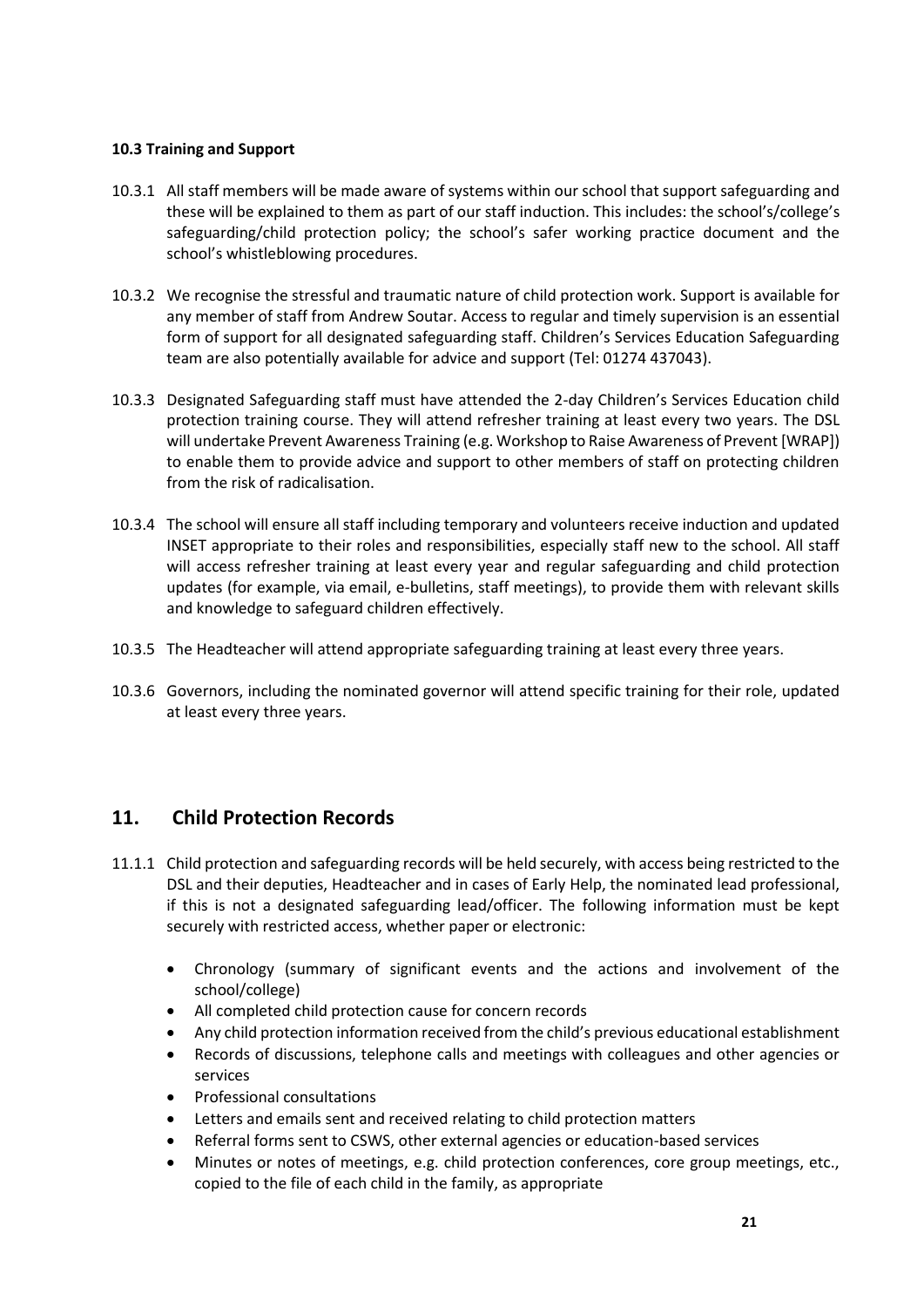- Formal plans for, or linked to, the child e.g. child protection plans, Early Help (previously known as CAF's), risk assessments etc
- A copy of any support plan for the pupil concerned**.**
- 11.1.2 Where a pupil leaves their existing provision, we will ensure that the child protection file is transferred securely and separately from the main pupil file to the receiving school/educational establishment (where this is known) as soon as possible and within 15 school days. This is a legal requirement set out under regulation 9 (3) of 'The Education (Pupil Information – England) Regulations 2005. A copy of the chronology must be retained for audit purposes.
- 11.1.3 Where there is an existing risk management plan/assessment in place for behaviours that are deemed potentially harmful to the pupil or others (i.e self-harming or harmful sexualised behaviour), this information must be shared with the destination provision prior to the pupil starting so that appropriate care and control measures can be put in place to mitigate the potential of any risk of further harm occurring. The DSL will also consider if it would be appropriate to share any information with the new school or college in advance of a child leaving, for example prior to a transfer programme.
- 11.1.4 Where a child leaves a school before statutory school leaving age, the child protection file must be transferred to the new school or college. There is no need to keep written or electronic copies of the child protection records, therefore these will be deleted from electronic systems once the successful transfer has been confirmed. The exception to this rule will be in any of the following instances:
	- Where the destination school is not known *(the original records will be retained by the school)*
	- Where the child has not attended the nominated school *(the original records will be retained by the school)*
	- There is any on-going legal action *(the original file will be retained by the school and a copy sent)*
- 11.1.5 Pupil records will be transferred in a secure manner, for example, through secure electronic file transfer or by hand. When hand-delivering pupil records, a list of the names of those pupils whose records are being transferred and the name of the school they are being transferred to must be made and a signature obtained from the receiving school as proof of receipt. When sending records through secure electronic file transfer, a delivery and read receipt of the transfer must be retained for audit purposes.
- 11.1.6 If a pupil moves from our school, child protection records will be forwarded onto the named DSL at the new school, with due regard to their confidential nature. Good practice suggests that this will always be done with a face to face handover between designated staff or a verbal conversation is had over the telephone if a face to face handover is not possible. A signed receipt of file transfer or an electronic delivery and read receipt must be obtained for audit purposes by the delivering school.
- 11.1.7 If sending by post, children records will be sent "Special Delivery". A note of the special delivery number will also be made to enable the records to be tracked and traced via Royal Mail.
- 11.1.8 For audit purposes a note of all pupil records transferred or received will be kept in either paper or electronic format. This will include the child's name, date of birth, where and to whom the records have been sent, and the date sent and/or received. A copy of the child protection chronology will also be retained for audit purposes and kept securely.
- 11.1.9 If a pupil is permanently excluded and moves to an alternative or specialist provision, child protection records will be forwarded onto the relevant organisation in accordance with the 'The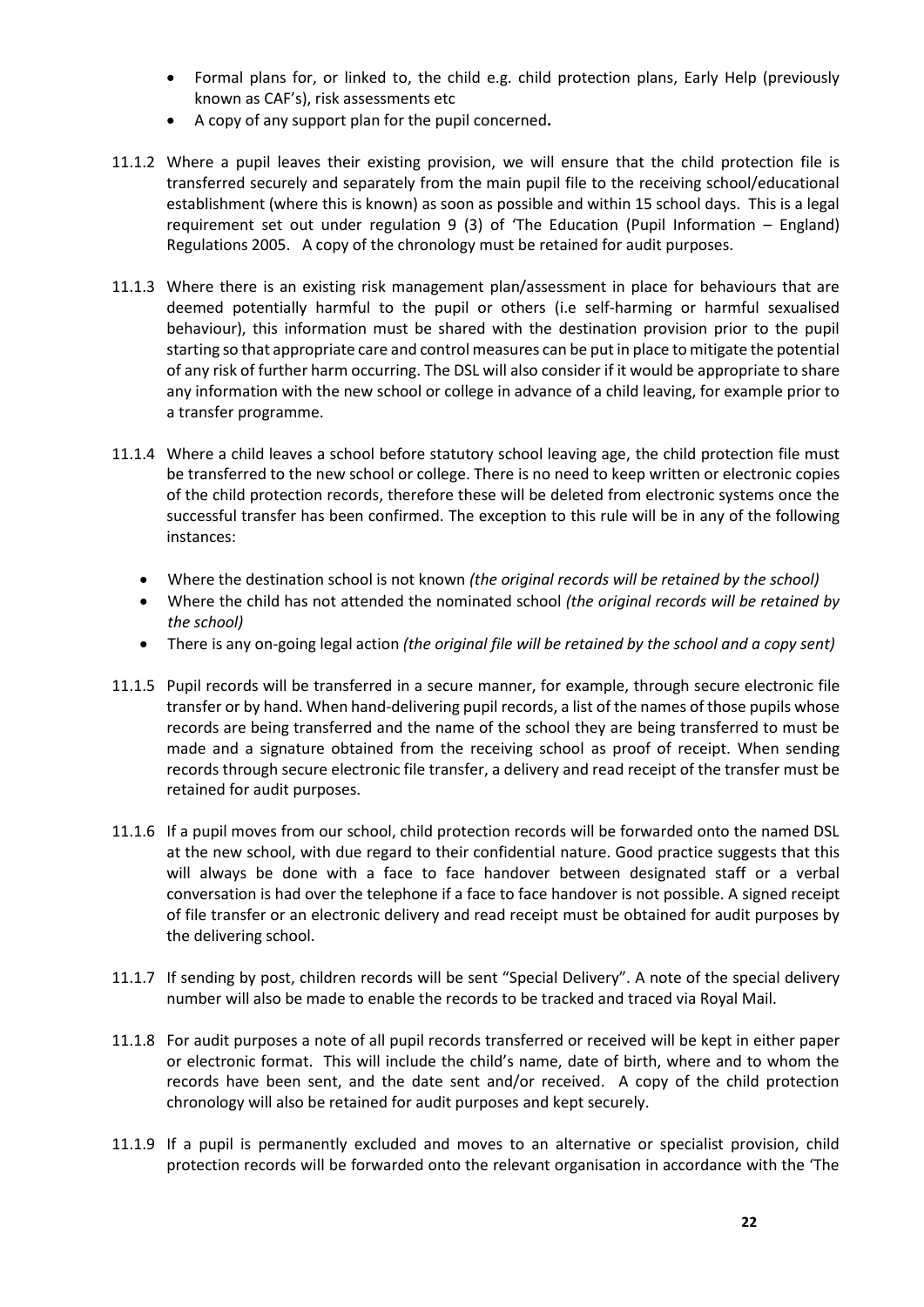Education (Pupil Information – England) Regulations 2005, following the above procedure for delivery of the records.

- 11.1.10 If a parent chooses to electively home educate (EHE) their child, the child protection record must be forwarded to Bradford LA.
- 11.1.11 When a DSL member of staff resigns their post or no longer has child protection responsibility, there will be a full face to face handover/exchange of information with the new post holder.
- 11.1.12 In exceptional circumstances when a face to face handover is unfeasible, it is the responsibility of the Headteacher to ensure that the new post holder is fully conversant with all procedures and case files.
- 11.1.13 All DSLs receiving current (live) files or closed files must keep all contents enclosed and not remove any material.
- 11.1.14 All receipts confirming file transfer must be kept in accordance with the recommended retention periods. For further information refer to the archiving section.

#### **11.2 Children's and parents' access to child protection files**

- 11.2.1 Under Data Protection legislation (General Data Protection Regulation & Data Protection Act 2018) a pupil or their nominated representative have a number of legal rights in respect of information relating to them. These rights include the right to access and the right to rectification of inaccurate data. Therefore all information will be accurately recorded, objective in nature and expressed in a professional manner.
- 11.2.2 Any child who has a child protection file has a right to request access to it. However, neither the child nor the parent has an automatic right to see all the information held in child protection records. Information can be withheld if disclosure:
	- could cause serious harm or is likely to cause serious harm to the physical or mental health or condition of the child or another person; or
	- could reveal that the child or another person has been a subject of or may be at risk of child abuse, and the disclosure is not in the best interests of the child; or
	- is likely to prejudice an on-going criminal investigation; or
	- information about the child also relates to another person who could be identified from it or the information has been given by another person who could be identified as the source, unless the person has consented to the disclosure or the person providing the information is an employee of the establishment or the Local Authority.
- 11.2.3 It is best practice to make reports available to the child or their parents unless the exceptions described above apply.
- 11.2.4 The establishment's report to the child protection conference will (wherever possible) be shared with the child, if old enough, and parent at least two days before the conference.

#### **11.3 Archiving**

11.3.1 The school that the pupil attended until statutory school leaving age (or the school where the pupil completed sixth form studies) is responsible for retaining any child protection records they may hold. The recommended retention periods is 35 years from closure when there has been a referral to CSWS. If no referral has been made to CSWS, the child protection record will be retained until the child's 25th birthday, after which point the file will be destroyed confidentially/deleted from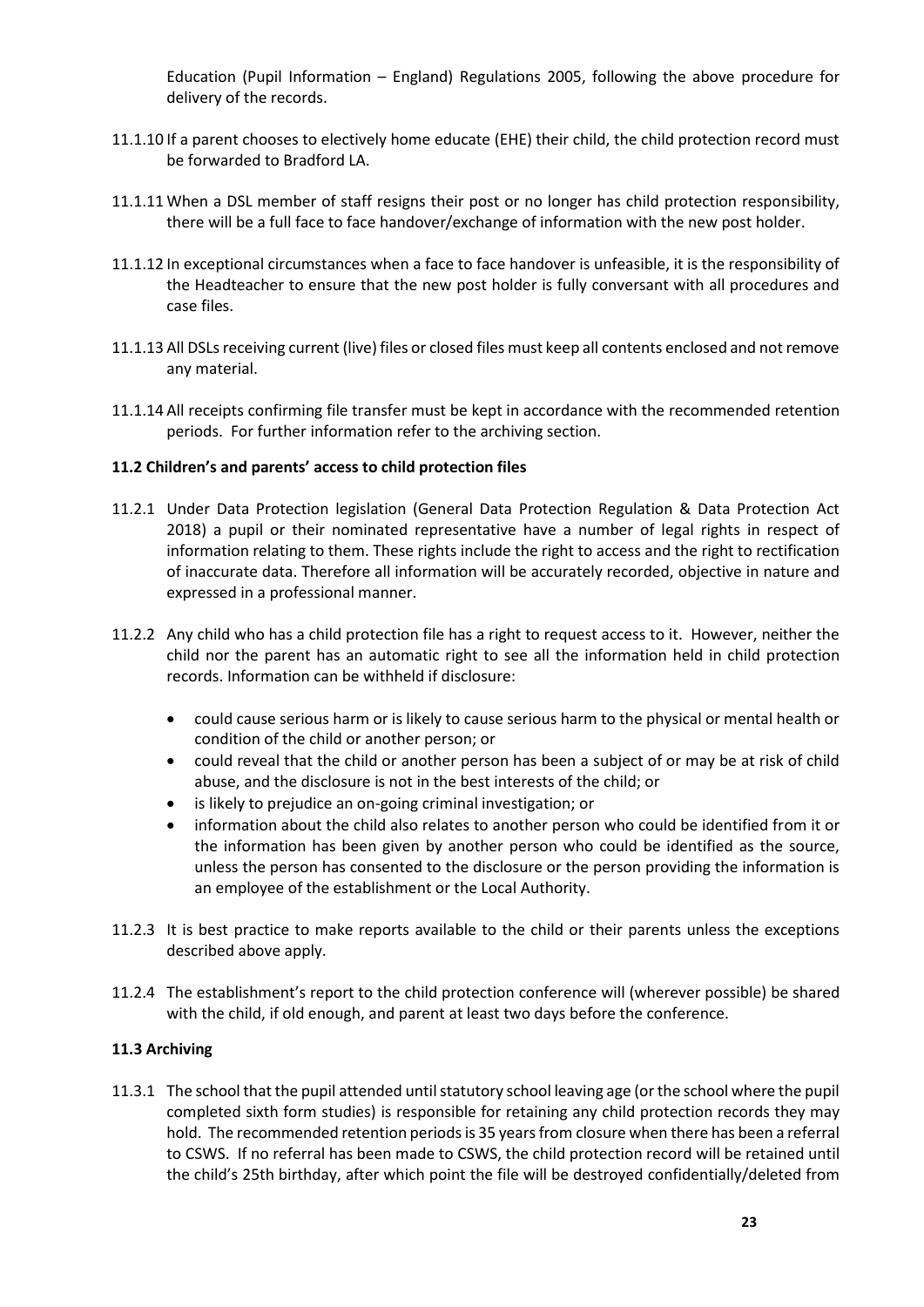our electronic system. The decision of how and where to store child protection files will be made by the school via the governing board. Due to sensitivity of the information, the records will continue to be held in a secure area with limited access e.g. designated officer or Headteacher. The DSL is responsible for ensuring that all CP files are archived in accordance with the timescales referenced above. The DSL is responsible for ensuring that the appropriate timeframes for archiving and destroying child protection records referenced above are set on electronic systems accordingly for each pupil.

#### **11.4 Safe Destruction of the pupil record**

11.4.1 Where records have been identified for destruction, they will be disposed of securely at the end of the academic year (or as soon as practical before that time). Records which have been identified for destruction will be confidentially destroyed. This is because they will either contain personal or sensitive information, which is subject to the requirements of Data Protection legislation or they will contain information which is confidential to school or the Local Education Authority. Information will be shredded (or deleted as appropriate) prior to disposal or confidential disposal can be arranged through private contractors. For audit purposes the school will maintain a list of records which have been destroyed and who authorised their destruction. This can be kept securely in either paper or an electronic format.

#### <span id="page-23-0"></span>**12. Safeguarding responsibilities for pupils in transition**

12.1.1 In the event that a pupil transitions full-time from a primary setting into a high school setting before the end of their academic school year 6, the high school must place a pupil on their admissions register on the first day that the pupil attends and submit a new starter form to the local authority admissions team. Once the pupil is registered at the new school, the previous school can remove the pupil from their register. All safeguarding responsibilities, including attendance management, for the pupil will transfer to the Headteacher and/or the senior designated safeguarding lead of the secondary setting. All child protection files and risk assessments will be transferred in keeping with the guidance outlined in section 11 of this policy – Child Protection Records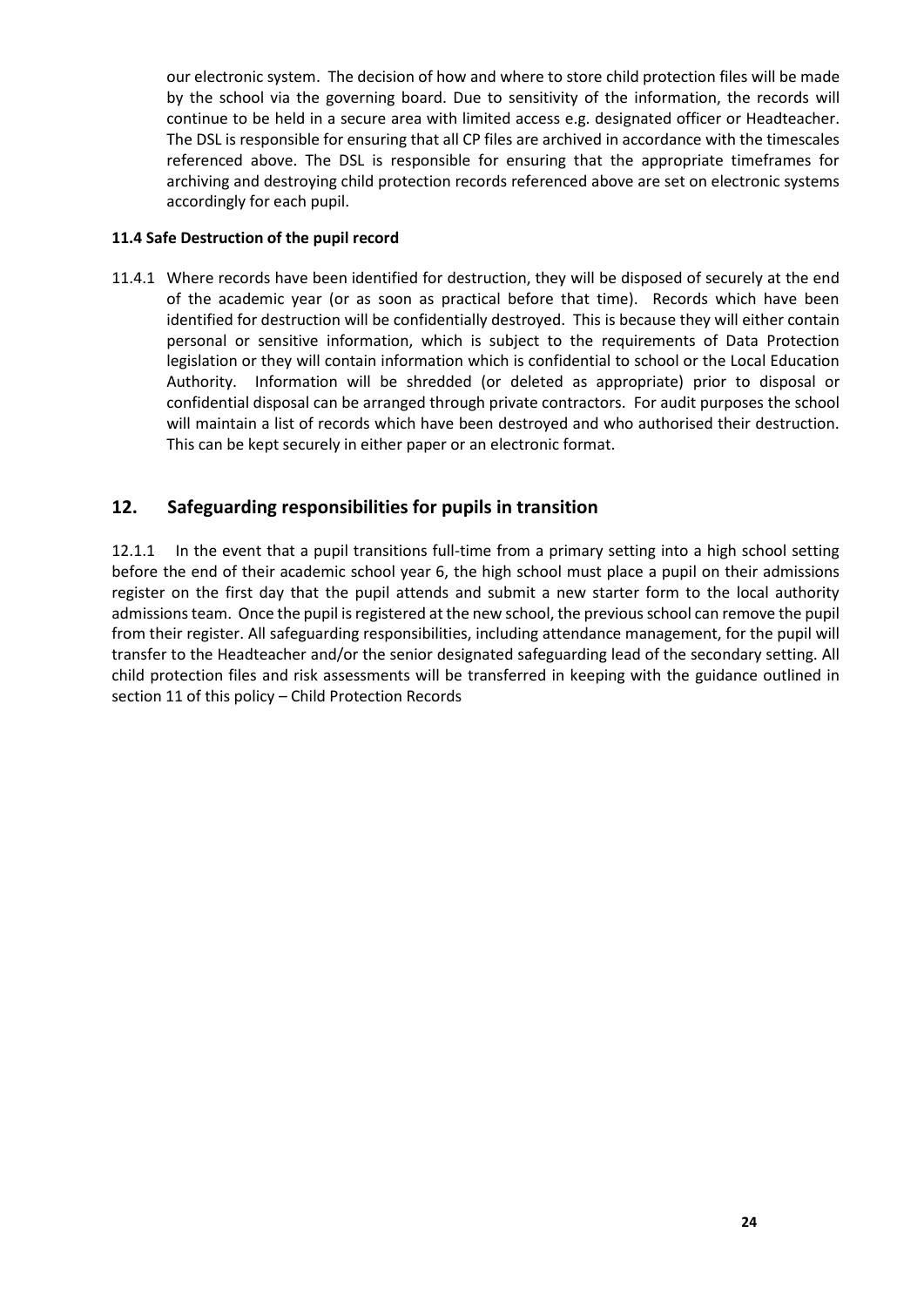## <span id="page-24-0"></span>**Appendix 1: Definitions and indicators of abuse**

Reference: Working Together to Safeguard Children (DfE 2018). See also KCSiE Part one and Annex A.

**Neglect:** Neglect is the persistent failure to meet a child's basic physical and/or psychological needs, likely to result in the serious impairment of the child's health or development. Neglect may occur during pregnancy as a result maternal substance abuse. Once a child is born, neglect may involve a parent or carer failing to:

- Provide adequate food, clothing and shelter (including exclusion from home or abandonment);
- Protect a child from physical and emotional harm or danger;
- Ensure adequate supervision (including the use of inadequate care-givers)
- Ensure access to appropriate medical care or treatment

It may also include neglect of, or unresponsiveness to, a child's basic emotional needs.

Examples which may indicate neglect (it is not designed to be used as a checklist):

- Hunger
- Tiredness or listlessness
- Child dirty or unkempt
- Poorly or inappropriately clad for the weather
- Poor school attendance or often late for school
- Poor concentration
- Affection or attention seeking behaviour
- Untreated illnesses/injuries
- Pallid complexion
- Stealing or scavenging compulsively
- Failure to achieve developmental milestones, for example growth, weight
- Failure to develop intellectually or socially
- Neurotic behaviour

**Physical abuse:** Physical abuse may involve hitting, shaking, throwing, poisoning, burning or scalding, drowning, suffocating or otherwise causing physical harm to a child. Physical harm may also be caused when a parent or carer fabricates the symptoms of, or deliberately induces, illness in a child.

Examples which may indicate physical abuse (not to be used as a checklist):

- Patterns of bruising; inconsistent account of how bruising or injuries occurred
- Finger, hand or nail marks, black eyes
- Bite marks
- Round burn marks, burns and scalds
- Lacerations, wealds
- Fractures
- Bald patches
- Symptoms of drug or alcohol intoxication or poisoning
- Unaccountable covering of limbs, even in hot weather
- Fear of going home or parents being contacted
- Fear of medical help
- Fear of changing for PE
- Inexplicable fear of adults or over-compliance
- Violence or aggression towards others including bullying
- Isolation from peers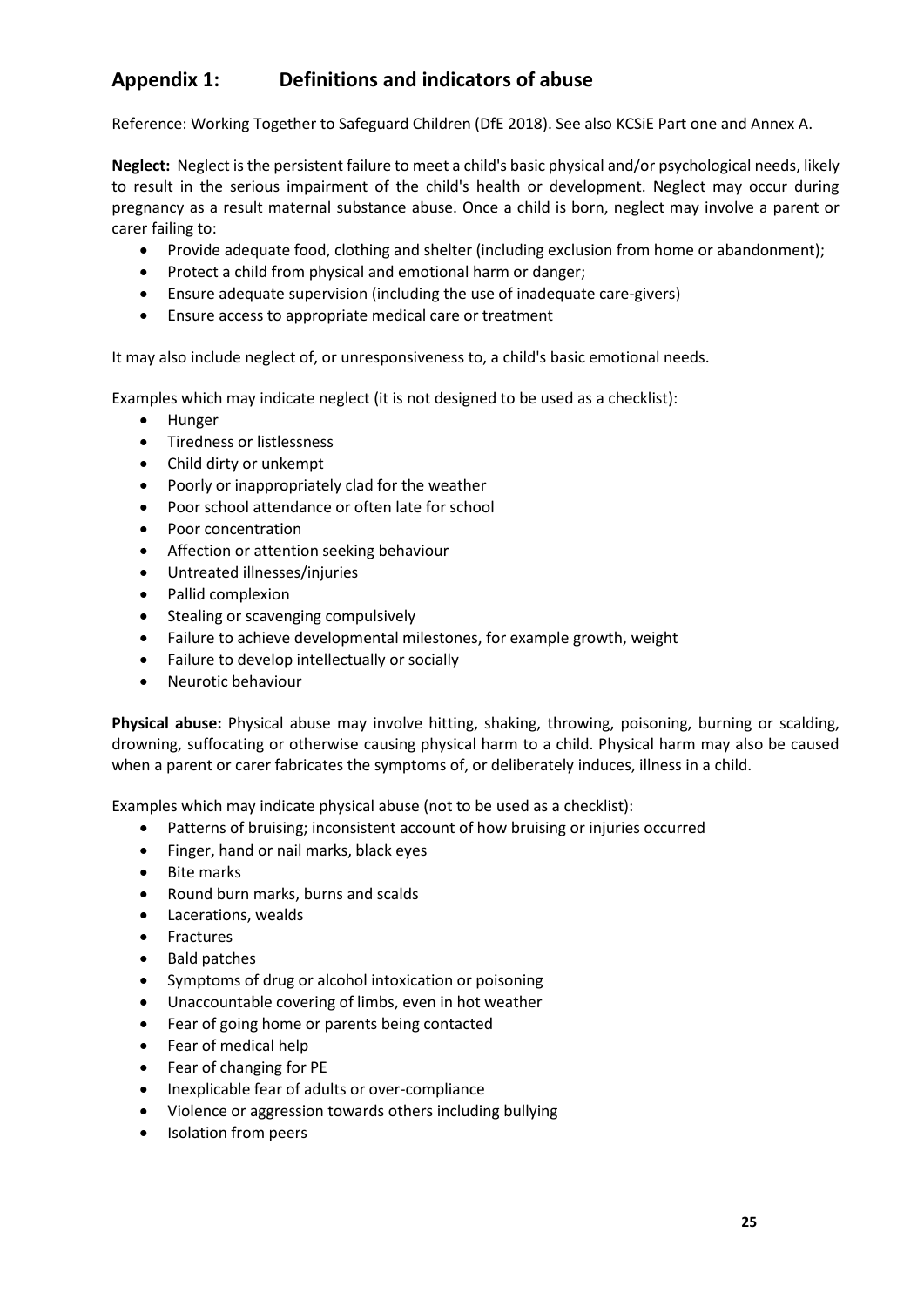**Sexual abuse**: involves forcing or enticing a child or young person to take part in sexual activities, not necessarily involving a high level of violence, whether or not the child is aware of what is happening. The activities may involve physical contact, including assault by penetration (for example rape or oral sex) or non-penetrative acts such as masturbation, kissing, rubbing and touching outside of clothing. They may also include non-contact activities, such as involving children in looking at, or in the production of, sexual images, watching sexual activities, encouraging children to behave in sexually inappropriate ways, or grooming a child in preparation for abuse. Sexual abuse can take place online, and technology can be used to facilitate offline abuse. Sexual abuse is not solely perpetrated by adult males. Women can also commit acts of sexual abuse, as can other children.

Examples which may indicate sexual abuse (it is not designed to be used as a checklist):

- Sexually explicit play or behaviour or age-inappropriate knowledge
- Anal or vaginal discharge, soreness or scratching
- Reluctance to go home
- Inability to concentrate, tiredness
- Refusal to communicate.
- Thrush, Persistent complaints of stomach disorders or pains
- Eating disorders, for example anorexia nervosa and bulimia
- Attention seeking behaviour, self-mutilation, substance abuse
- Aggressive behaviour including sexual harassment or molestation
- Unusually compliant
- Regressive behaviour, Enuresis, soiling
- Frequent or open masturbation, touching others inappropriately
- Depression, withdrawal, isolation from peer group
- Reluctance to undress for PE or swimming
- Bruises, scratches in genital area

**Emotional abuse**: Emotional abuse is the persistent emotional maltreatment of a child such as to cause severe and persistent adverse effects on the child's emotional development. It may involve conveying to children that they are worthless or unloved, inadequate, or valued only insofar as they meet the needs of another person. It may include not giving the child opportunities to express their views, deliberately silencing them or 'making fun' of what they say or how they communicate. It may feature age or developmentally inappropriate expectations being imposed on children. These may include interactions that are beyond the child's developmental capability, as well as overprotection and limitation of exploration and learning, or preventing the child in participating in normal social interaction. It may also involve seeing or hearing the ill-treatment of another. It may involve serious bullying (including cyber bullying), causing children frequently to feel frightened or in danger, or the exploitation or corruption of children. Some level of emotional abuse is involved in all types of maltreatment

Examples which may indicate emotional abuse (it is not designed to be used as a checklist):

- Over-reaction to mistakes, continual self-deprecation
- Delayed physical, mental, emotional development
- Sudden speech or sensory disorders
- Inappropriate emotional responses, fantasies
- Neurotic behaviour: rocking, banging head, regression, tics and twitches
- Self-harming, drug or solvent abuse
- Fear of parents being contacted
- Running away / Going missing
- Compulsive stealing
- Masturbation, Appetite disorders anorexia nervosa, bulimia
- Soiling, smearing faeces, enuresis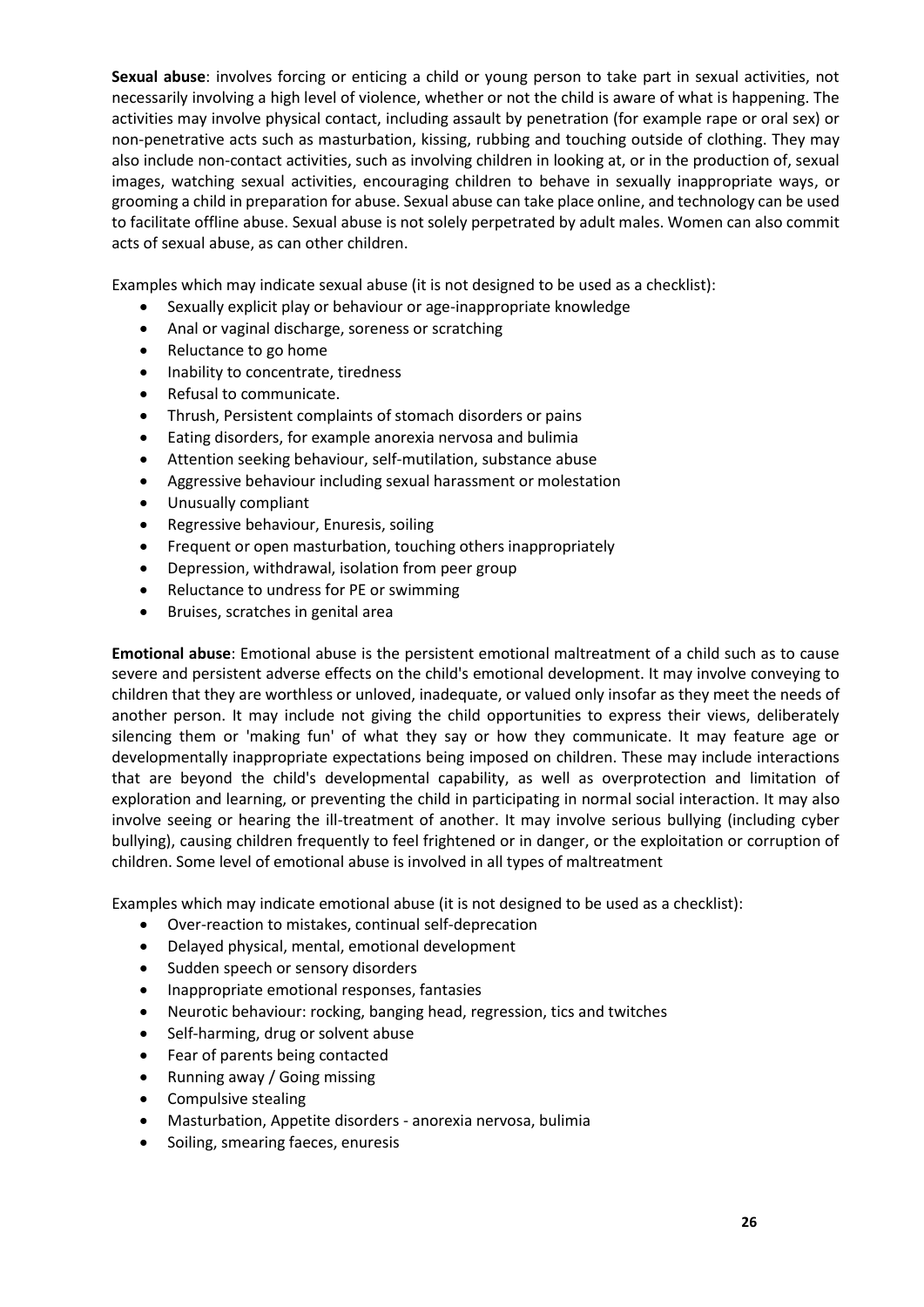N.B.: Some situations where children stop communication suddenly (known as "traumatic mutism") may indicate maltreatment.

**Child Sexual Exploitation:** Child sexual exploitation is a form of child sexual abuse. It occurs where an individual or group takes advantage of an imbalance of power to coerce, manipulate or deceive a child or young person under the age of 18 into sexual activity (a) in exchange for something the victim needs or wants, and/or (b) for the financial advantage or increased status of the perpetrator or facilitator. The victim may have been sexually exploited even if the sexual activity appears consensual. Child sexual exploitation does not always involve physical contact; it can also occur through the use of technology.

Reference: Child Sexual Exploitation. *Definition and a guide for practitioners, local leaders and decision makers working to protect children from child sexual exploitation* (DfE 2017)

#### **Responses from parents**

Research and experience indicates that the following responses from parents may suggest a cause for concern across all four categories:

- An unexpected delay in seeking treatment that is obviously needed
- An unawareness or denial of any injury, pain or loss of function (for example, a fractured limb)
- Incompatible explanations offered, several different explanations or the child is said to have acted in a way that is inappropriate to her/his age and development
- Reluctance to give information or failure to mention other known relevant injuries
- Frequent presentation of minor injuries
- Unrealistic expectations or constant complaints about the child
- Alcohol misuse or other drug/substance misuse
- Parents request removal of the child from home
- Violence between adults in the household

#### **Children with special educational needs and disabilities**

When working with children with special educational needs and disabilities, practitioners need to be aware that additional possible indicators of abuse and/or neglect may also include:

- A bruise in a site that might not be of concern on an ambulant child such as the shin, might be of concern on a non-mobile child.
- Not getting enough help with feeding leading to malnourishment
- Poor toileting arrangements
- Lack of stimulation
- Unjustified and/or excessive use of restraint
- Rough handling, extreme behaviour modification e.g. deprivation of liquid medication, food or clothing, disabling wheelchair batteries
- Unwillingness to try to learn a child's means of communication
- Ill-fitting equipment e.g. callipers, sleep boards, inappropriate splinting;
- Misappropriation of a child's finances
- Invasive procedures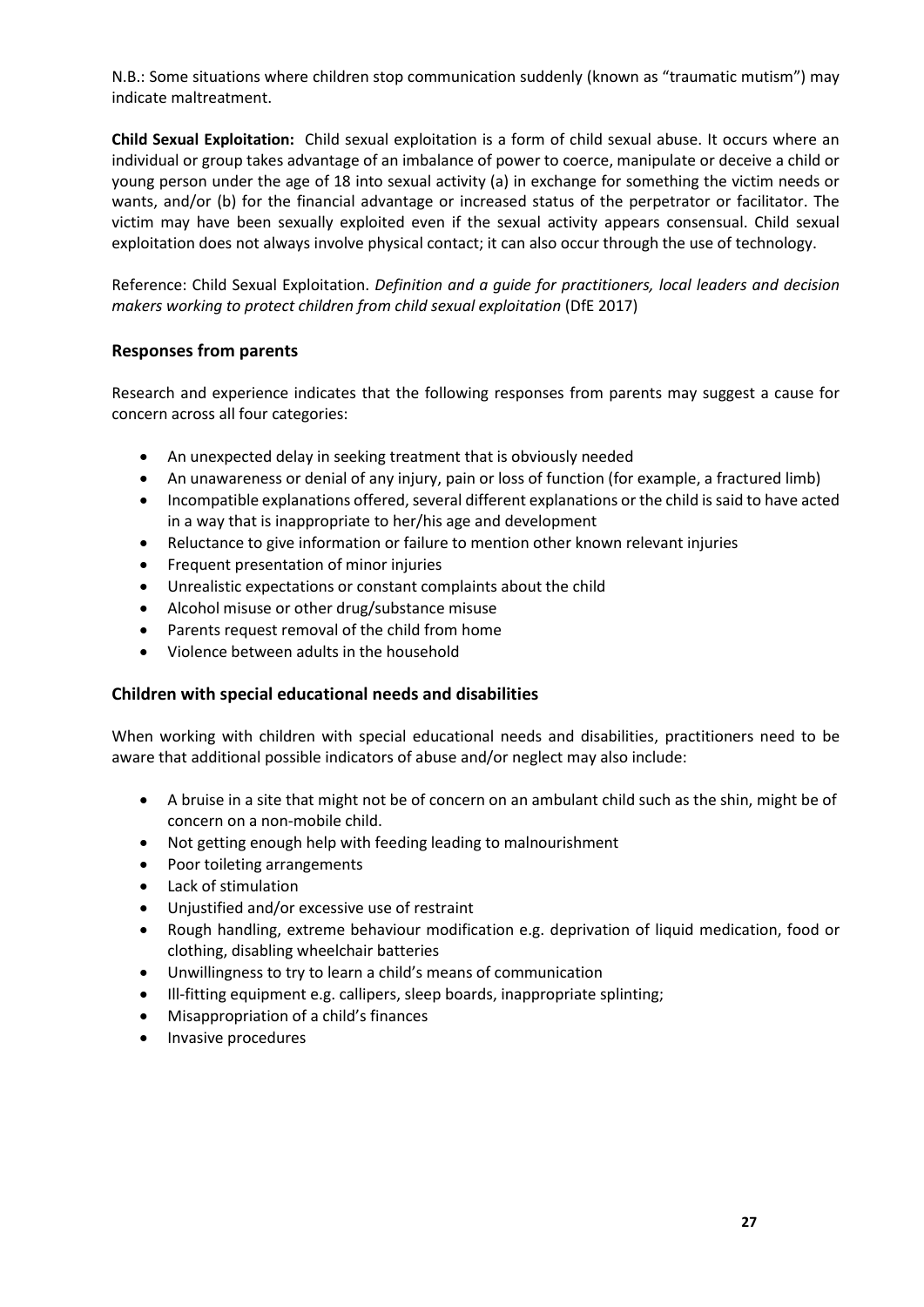## <span id="page-27-0"></span>**Appendix 2: Responding to children who report abuse.**

When a child tells me about abuse s/he has suffered, what must I remember?

- Stay calm
- Do not transmit shock, anger or embarrassment.
- Reassure the child. Tell her/him you are pleased that s/he is speaking to you.
- Never enter into a pact of secrecy with the child. Assure her/him that you will try to help but let the child know that you will have to tell other people in order to do this. State who this will be and why.
- Tell her/him that you believe them. Children very rarely lie about abuse; but s/he may have tried to tell others and not been heard or believed.
- Tell the child that it is not her/his fault.
- Encourage the child to talk but do not ask "leading questions" or press for information.
- Use 'TED Questions': TELL ME – for example 'Tell me what happened next' EXPLAIN – for example 'Explain what happened next' DESCRIBE – for example 'Describe what you saw/what happened then'
- Listen and remember.
- Check that you have understood correctly what the child is trying to tell you.
- Praise the child for telling you. Communicate that s/he has a right to be safe and protected.
- Do not tell the child that what s/he experienced is dirty, naughty or bad.
- Do not take photographs or make videos of any injuries reported by a child.
- It is inappropriate to make any comments about the alleged offender.
- Be aware that the child may retract what s/he has told you. It is essential to record all you have heard.
- At the end of the conversation, tell the child again who you are going to tell and why that person or those people need to know.
- As soon as you can afterwards, make a detailed record of the conversation using the child's own language. Include any questions you may have asked. Do not add any opinions or interpretations.

NB It is not education staff's role to investigate reports of abuse. Their role is to observe that something may be wrong, ask about it, listen, be available and respond appropriately.

#### **Immediately afterwards**

You must not deal with this yourself. All reports of abuse must be responded to in keeping with the professional roles and responsibilities outlined i[n Fig 1: Summary of in-school procedures to follow where](#page-10-0)  [there are concerns about a child \(](#page-10-0)Page [11\)](#page-10-0)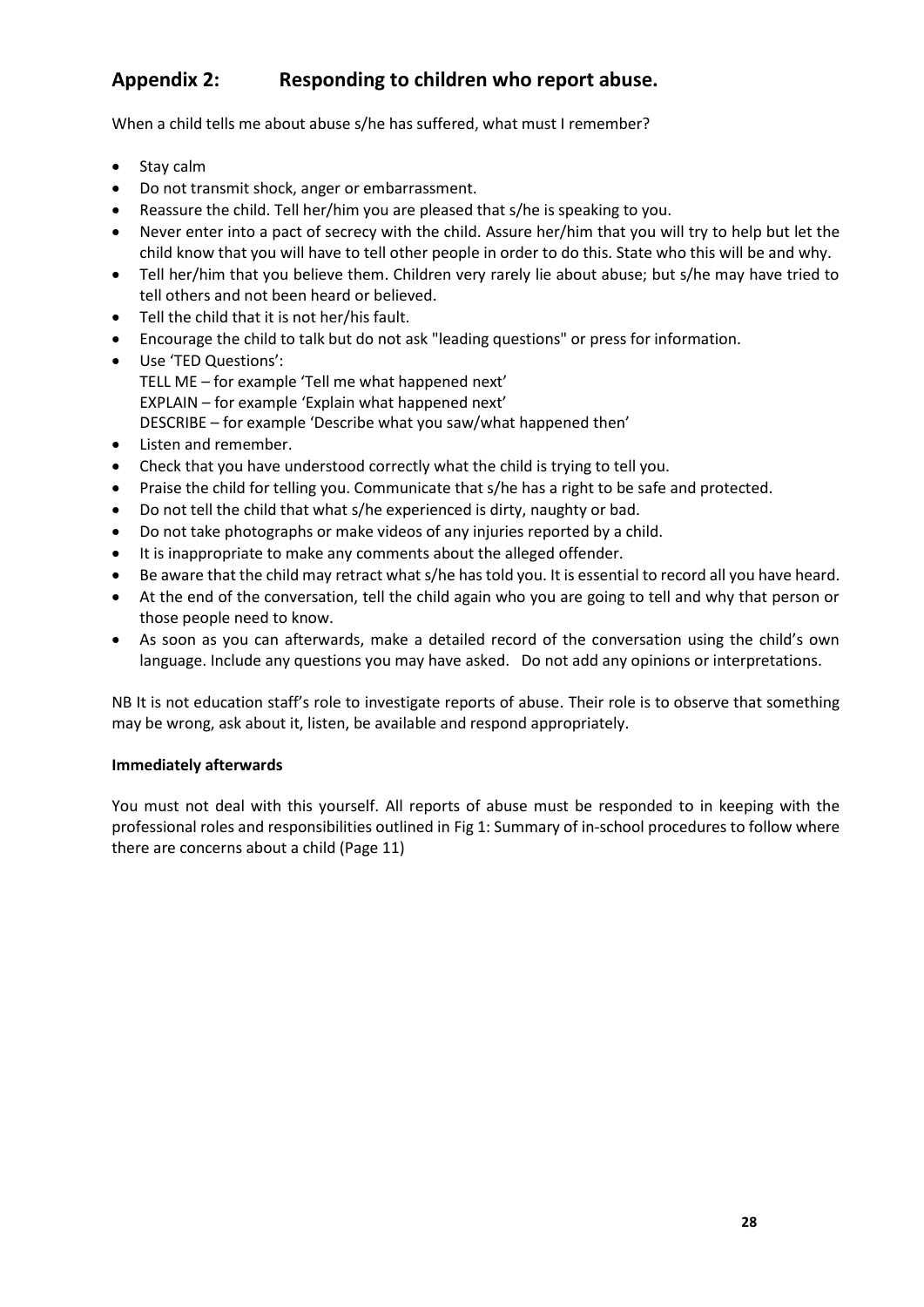## <span id="page-28-0"></span>**Appendix 3: Guidance for Staff: CPOMs**

Please use CPOMs to record serious incidents and concerns around children's well-being, behaviour or safeguarding.

#### **To log an Incident (as a key holder)**

- 1. Type child's name in 'Quick Student Search'.
- 2. Click on 'Incidents' from the top toolbar.
- 3. Click on 'New Incident'.

#### **To log an Incident (as non-key holder)**

Click 'Add Incident'.

#### **Add Incident**

| <b>Add Incident</b> |                                                                                                                                  |
|---------------------|----------------------------------------------------------------------------------------------------------------------------------|
|                     | $\leftarrow$ Back                                                                                                                |
| <b>Student</b>      | Begin typing a student's name<br>$\mathbf{v}$                                                                                    |
| Incident            |                                                                                                                                  |
|                     |                                                                                                                                  |
|                     |                                                                                                                                  |
| <b>Categories</b>   | □ Attendance and Punctuality □ Behaviour □ Child Protection □ Home Issues □ Medical Issues □ Parental Contact □ Pastoral Concern |
|                     | $\Box$ Prevent                                                                                                                   |

Add details of the incident using names for staff (Mrs \_/Mr \_ ) and first names for pupils (not initials). Refer to family as Mum/Dad/Grandma/Grandad. Include relevant details, including direct quotes where possible. Keep comments clear and concise.

Use formal language which would be appropriate if recalling an incident with parents, outside agencies or in court. Try to distinguish between fact and opinions: John reported . . John accused . . John claimed . .

Select the most appropriate category for **this** incident. Please be careful about which category you assign to an incident in order to assist accurate reporting to Governors.

#### **Linked Students**

Begin typing the names of any children involved in this particular incident. Select the child from the drop down list. Tick 'monitor' if you want the **same categories** to be attached to the 'linked student'. Do not tick monitor for innocent parties and witnesses.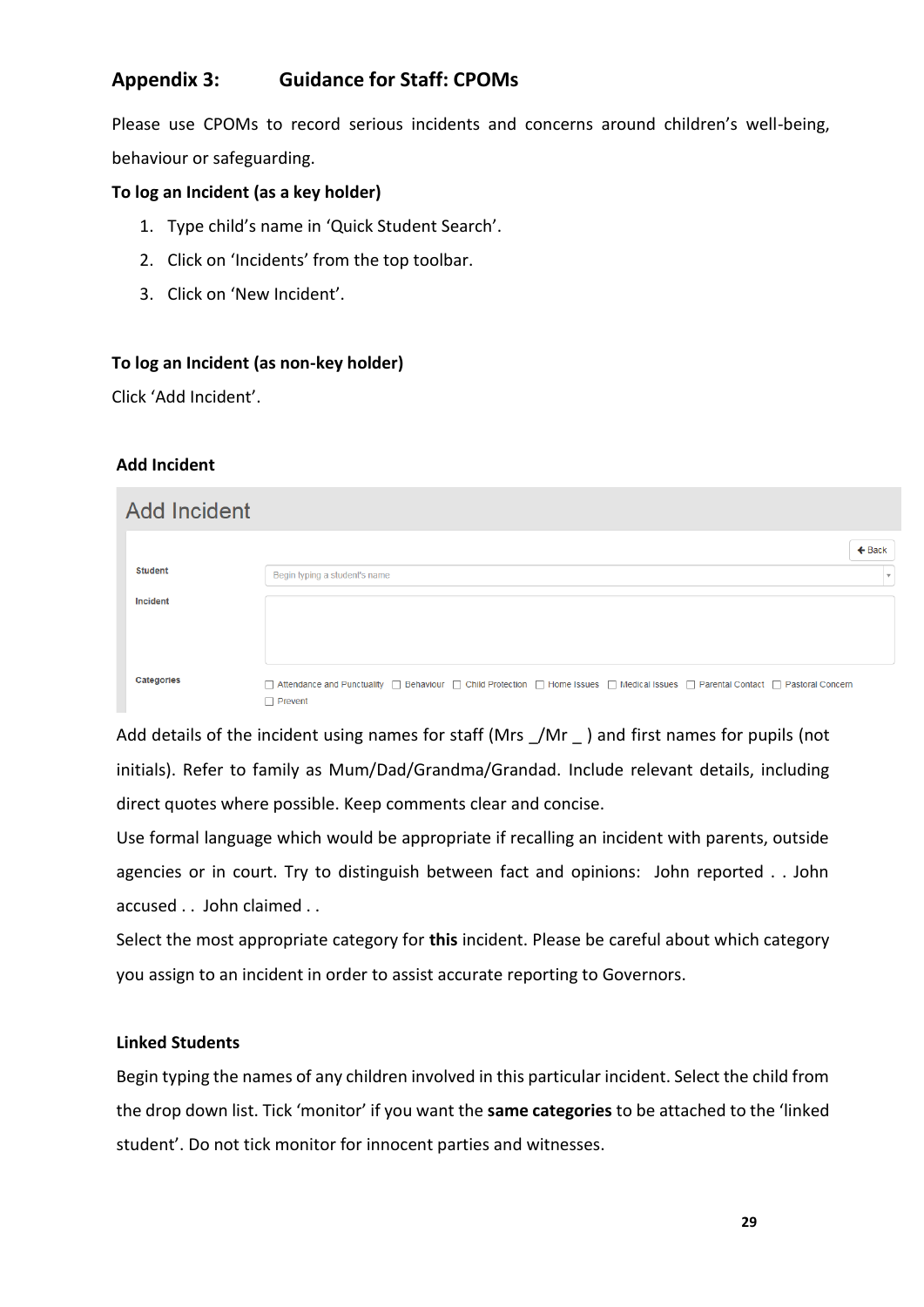| Linked student(s) | Begin typing a students name                         |              |  |  |
|-------------------|------------------------------------------------------|--------------|--|--|
|                   | Type a student's name to link them to this incident. |              |  |  |
| <b>Body map</b>   |                                                      | $\checkmark$ |  |  |
| Date/Time         | Fri 02 December 2016<br>1:31PM                       |              |  |  |

#### **Body Map**

Select parts of the body where injuries have occurred.

#### **Date/Time**

This is the date and time of the incident rather than the time at which you are completing the incident report.

| Date/Time        | Tue 15 October 2019                | 2:41PM |  |
|------------------|------------------------------------|--------|--|
| <b>Status</b>    | Active                             |        |  |
| <b>Assign to</b> | Begin typing a staff member's name |        |  |

#### **Status and Assign to**

After recording an incident, there are three alternative actions:

- 1. If appropriate actions have already been taken in response to an incident or the record is for information only, please change the incident status from 'active' to 'closed'.
- 2. If you intend to carry out further actions, please leave the incident as 'active'. Remember to close the incident once it is resolved.
- 3. If you require another member of staff to take some further action, leave the incident status as 'active' and add their name to this box. Consider carefully who the most appropriate member of staff should be and be specific about what action you need them to take, by recording this in the incident description. Please use your professional judgment and only assign to another member of staff where you feel an incident needs to be escalated.

#### **Files**

You can scan any relevant documents or notes and add them to the incident here.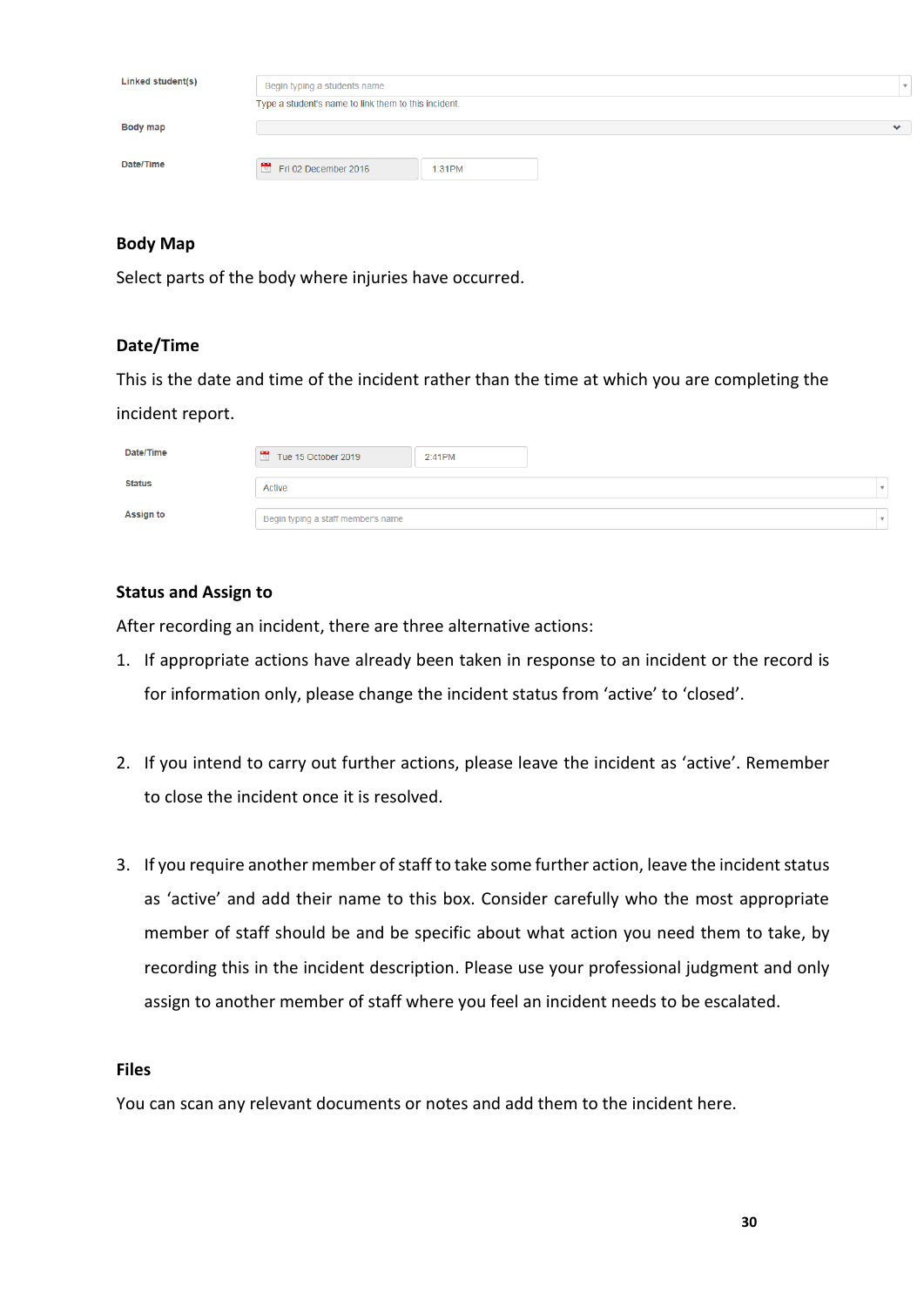| <b>Alert Staff Members</b> | Begin typing a staff member's name |                 |          |                           | $\mathbf{v}$                             |                                                                                                                                                                  |  |
|----------------------------|------------------------------------|-----------------|----------|---------------------------|------------------------------------------|------------------------------------------------------------------------------------------------------------------------------------------------------------------|--|
|                            | Safeguarding Leads                 | Leadership Team | Teachers | <b>Midday Supervisors</b> | <b>Teaching Assistants</b>               |                                                                                                                                                                  |  |
|                            |                                    |                 |          |                           |                                          | Type a colleague's name or select an alert group to alert them to this incident. Colleagues highlighted in red would not normally be able to view this incident. |  |
|                            | Who should I alert?                |                 |          |                           |                                          |                                                                                                                                                                  |  |
|                            |                                    |                 |          |                           |                                          |                                                                                                                                                                  |  |
| <b>Files</b>               |                                    |                 |          |                           |                                          |                                                                                                                                                                  |  |
|                            |                                    |                 |          |                           | Click to browse or drag a file to upload |                                                                                                                                                                  |  |
|                            |                                    |                 |          |                           |                                          |                                                                                                                                                                  |  |
| <b>Agency Involved</b>     | <b>Select Agencies</b>             |                 |          |                           |                                          |                                                                                                                                                                  |  |
|                            | <b>Add Incident</b>                |                 |          |                           |                                          |                                                                                                                                                                  |  |

Following a serious incident, please complete the Serious Incident Form and scan and upload this file to the CPOMs incident. In these circumstances, only a brief record is needed on CPOMs E.g. Serious incident involving and . Please refer to incident form attached.

#### **Alert staff members**

Safeguarding Leads are automatically alerted to all concerns.

The members of staff who will automatically be notified are already listed at the bottom of the screen.

You may also wish to notify other members of staff if they teach the child during PPA time.

<span id="page-30-0"></span>Notify lunchtime staff/Saplings staff where appropriate.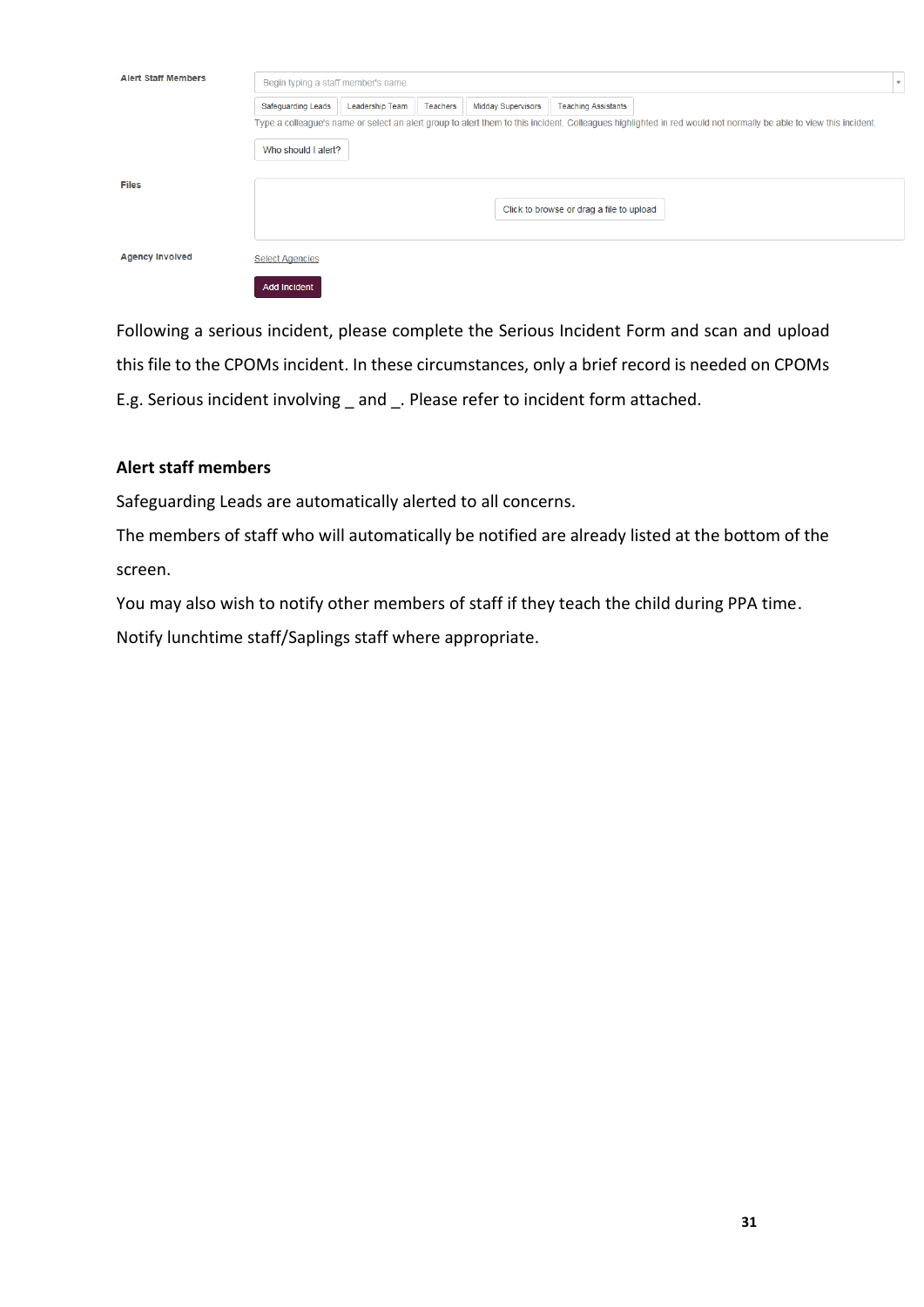

www.bradford.gov.uk

## **On discovery or suspicion of child abuse**

#### **If in doubt – ACT**

 $\downarrow$ 

#### **Inform your Designated Safeguarding Lead (DSL) for Child Protection**

## **Andrew Soutar**

If Andrew Soutar cannot be located, then please contact the following:

#### **Mrs. Sarah Clewes SENDco**

## **If there is a safeguarding concern and in the event of the identified people not being available, please refer to Children's Initial Contact Point on** 01274

437600.

| On receipt of the information the DSL should then take following steps:                         |
|-------------------------------------------------------------------------------------------------|
| Where it is clear that a Child Protection Referral is needed contact Children's Initial Contact |
| Point without delay Tel: 01274 437600                                                           |
| Out of hours Emergency Duty Team Tel: 01274 431010                                              |
| Where the DSL is not sure whether it is a child protection issue they may seek advice from the  |
| Children's Safeguarding and Reviewing Unit Consultation Service Tel: 01274 434343 for the       |
| Children's services switchboard or 01274 435908 for direct contact.                             |
| The DSL may also seek advice from the Education Safeguarding Team Tel: 01274 437043             |
|                                                                                                 |
| If you are asked to monitor the situation, make sure you are clear what you are expected to     |
| monitor, for how long and how and to whom you should feedback information to.                   |
|                                                                                                 |
| Remember always make and keep a written record of all events and action taken, date and         |
| sign each entry to this record. Keep records confidential and secure and separate from the      |
| child's curriculum file.                                                                        |
|                                                                                                 |
| Ensure immediate completion and dispatch of the Common Child Protection Referral form.          |
| This form can be accessed here                                                                  |
| Retain a copy in school. Send copies to:                                                        |
| <b>Children's Social Care</b>                                                                   |
|                                                                                                 |
| Lead Officer Child Protection Margaret McMillan Tower, Princes Way, Bradford BD1 1NN            |
| <b>USEFUL TELEPHONE NUMBERS</b>                                                                 |
| Children's Safeguarding and Reviewing Unit Consultation Service: 01274 434343                   |
| Emergency Duty Team: 01274 431010                                                               |
| Children's Social Care Initial Contact Point: 01274 437600                                      |
| Education Safeguarding Team: 01274 437043                                                       |

Lead Officer Child Protection: 01274 435908 Police**:** Javelin House, Child Protection Unit: 01274 376061